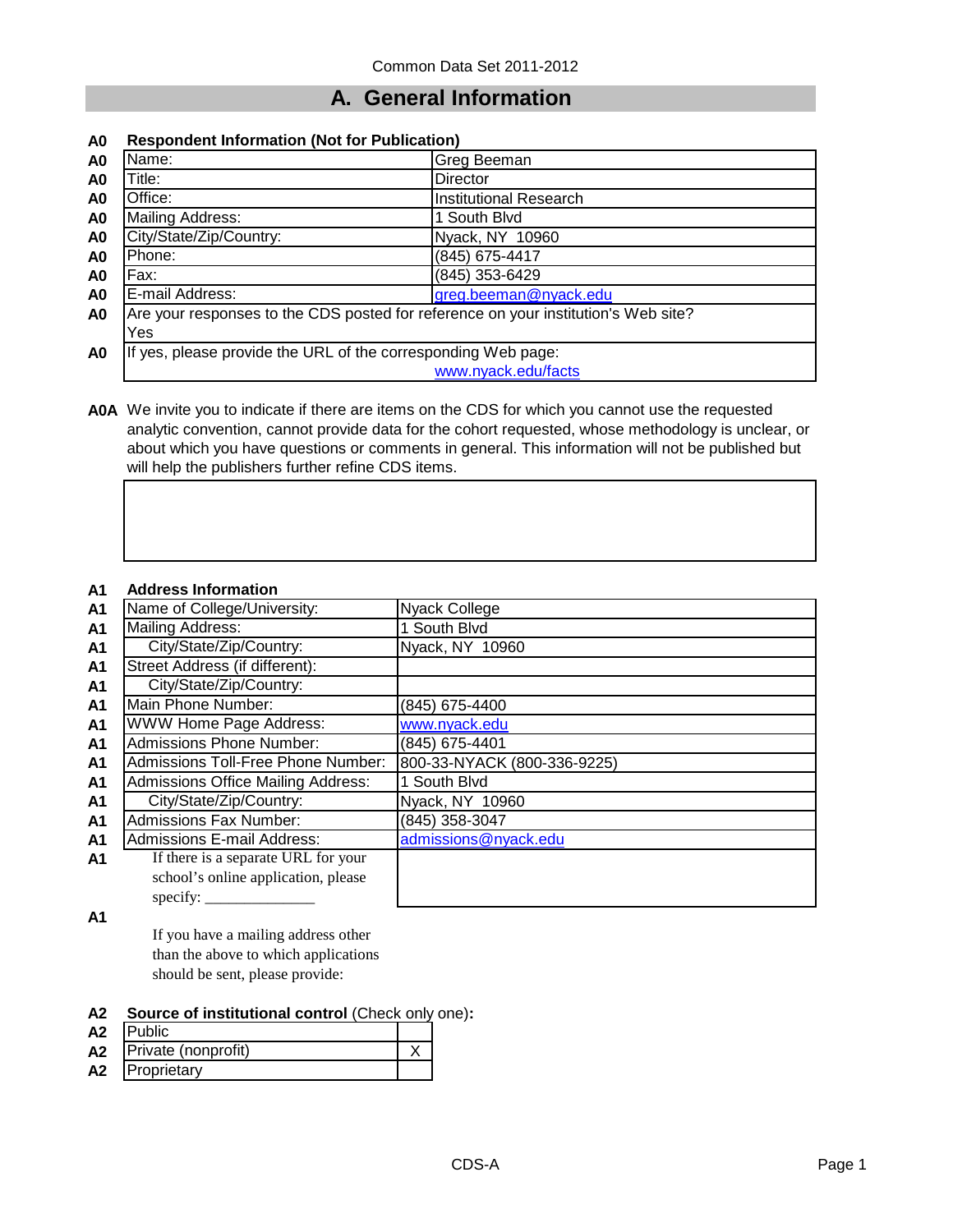#### **A3 Classify your undergraduate institution:**

| А3 | Coeducational college |  |
|----|-----------------------|--|
| А3 | Men's college         |  |
| А3 | Women's college       |  |
|    |                       |  |

#### **A4 Academic year calendar:**

| A4             | Semester                       |  |
|----------------|--------------------------------|--|
| A <sub>4</sub> | Quarter                        |  |
| A <sub>4</sub> | Trimester                      |  |
| A <sub>4</sub> | 4-1-4                          |  |
| A <sub>4</sub> | Continuous                     |  |
| A <sub>4</sub> | Differs by program (describe): |  |
|                |                                |  |
| A <sub>4</sub> | Other (describe):              |  |
|                |                                |  |

#### **A5 Degrees offered by your institution:** A5 Certificate<br>A5 Diploma **A5** Diploma **A5** Associate X<br>**A5** Transfer Associate **A5** Transfer Associate<br>**A5** Terminal Associate **A5** Terminal Associate A5 Bachelor's **A5** Postbachelor's certificate **X** A5 **Postbachelor's certificate**<br>A5 **Master's A5** Master's **A5** Post-master's certificate **X** Post-master's certificate **A5** Doctoral degree research/scholarship **A5** Doctoral degree – professional practice  $\begin{array}{c|c}\n \times \n\end{array}$ **A5** Doctoral degree -- other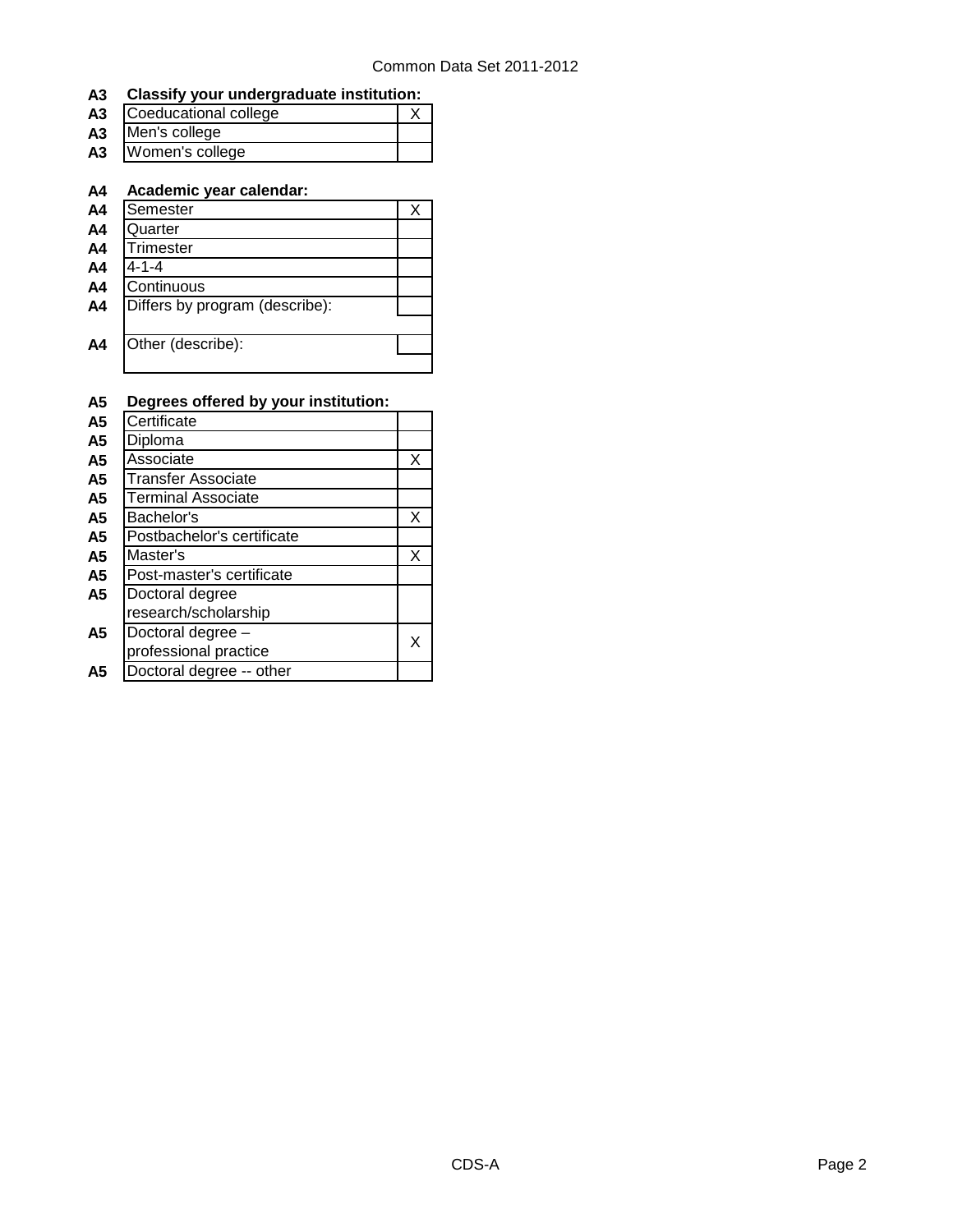### **B. ENROLLMENT AND PERSISTENCE**

**B1 Institutional Enrollment - Men and Women Provide numbers of students for each of the following categories as of the institution's official fall reporting date or as of October 15, 2011. Note: Report students formerly designated as "first professional" in the graduate cells.**

| <b>B1</b> |                                   |     | <b>FULL-TIME</b> | <b>PART-TIME</b> |       |
|-----------|-----------------------------------|-----|------------------|------------------|-------|
| <b>B1</b> |                                   | Men | Women            | Men              | Women |
| <b>B1</b> | <b>Undergraduates</b>             |     |                  |                  |       |
| <b>B1</b> | Degree-seeking, first-time        |     |                  |                  |       |
|           | freshmen                          | 120 | 175              | 4                | 4     |
| <b>B1</b> | Other first-year, degree-seeking  |     |                  |                  |       |
| <b>B1</b> | All other degree-seeking          | 605 | 854              | 94               | 165   |
| <b>B1</b> | Total degree-seeking              | 725 | 1,029            | 98               | 169   |
| <b>B1</b> | All other undergraduates enrolled |     |                  |                  |       |
|           | in credit courses                 | 0   | 0                | 3                | 16    |
| <b>B1</b> | Total undergraduates              | 725 | 1,029            | 101              | 185   |
| <b>B1</b> | <b>Graduate</b>                   |     |                  |                  |       |
| <b>B1</b> | Degree-seeking, first-time        | n/a | n/a              | n/a              | n/a   |
| <b>B1</b> | All other degree-seeking          | 206 | 209              | 295              | 489   |
| <b>B1</b> | All other graduates enrolled in   |     |                  |                  |       |
|           | credit courses                    | 2   | 0                | 10               | 12    |
| <b>B1</b> | Total graduate                    | 208 | 209              | 305              | 501   |
| <b>B1</b> | Total all undergraduates          |     |                  |                  | 2,040 |
| <b>B1</b> | Total all graduate                |     |                  |                  | 1,223 |
| <b>B1</b> | <b>GRAND TOTAL ALL STUDENTS</b>   |     |                  |                  | 3,263 |

**B2 Enrollment by Racial/Ethnic Category. Provide numbers of undergraduate students for each of the following categories as of the institution's official fall reporting date or as of October 15, 2011. Include international students only in the category "Nonresident aliens." Complete the "Total Undergraduates" column only if you cannot provide data for the first two columns. Report as your institution reports to IPEDS: persons who are Hispanic should be reported only on the Hispanic line, not under any race, and persons who are non-Hispanic multi-racial should be reported only under "Two or more races."** 

| <b>B2</b> |                                                 | Degree-Seeking<br>First-Time<br><b>First Year</b> | Degree-Seeking<br>Undergraduates<br>(include first-time<br>first-year) | Total<br>Undergraduates<br>(both degree- and<br>non-degree-<br>seeking) |
|-----------|-------------------------------------------------|---------------------------------------------------|------------------------------------------------------------------------|-------------------------------------------------------------------------|
| <b>B2</b> | Nonresident aliens                              |                                                   | 86                                                                     | 87                                                                      |
| <b>B2</b> | Hispanic                                        | 91                                                | 516                                                                    | 523                                                                     |
| <b>B2</b> | Black or African American, non-Hispanic         | 75                                                | 689                                                                    | 695                                                                     |
| <b>B2</b> | White, non-Hispanic                             | 95                                                | 480                                                                    | 482                                                                     |
| <b>B2</b> | American Indian or Alaska Native, non-Hispanic  | 0                                                 | 3                                                                      | 4                                                                       |
| <b>B2</b> | Asian, non-Hispanic                             | 18                                                | 174                                                                    | 176                                                                     |
| <b>B2</b> | Native Hawaiian or other Pacific Islander, non- |                                                   |                                                                        |                                                                         |
|           | Hispanic                                        | 2                                                 | 6                                                                      | 6                                                                       |
| <b>B2</b> | Two or more races, non-Hispanic                 | 13                                                | 55                                                                     | 55                                                                      |
| <b>B2</b> | Race and/or ethnicity unknown                   | 2                                                 | 12                                                                     | 12                                                                      |
| <b>B2</b> | TOTAL                                           | 303                                               | 2,021                                                                  | 2,040                                                                   |

### **Persistence**

**B3 Number of degrees awarded from July 1, 2010 to June 30, 2011**

**B3** Certificate/diploma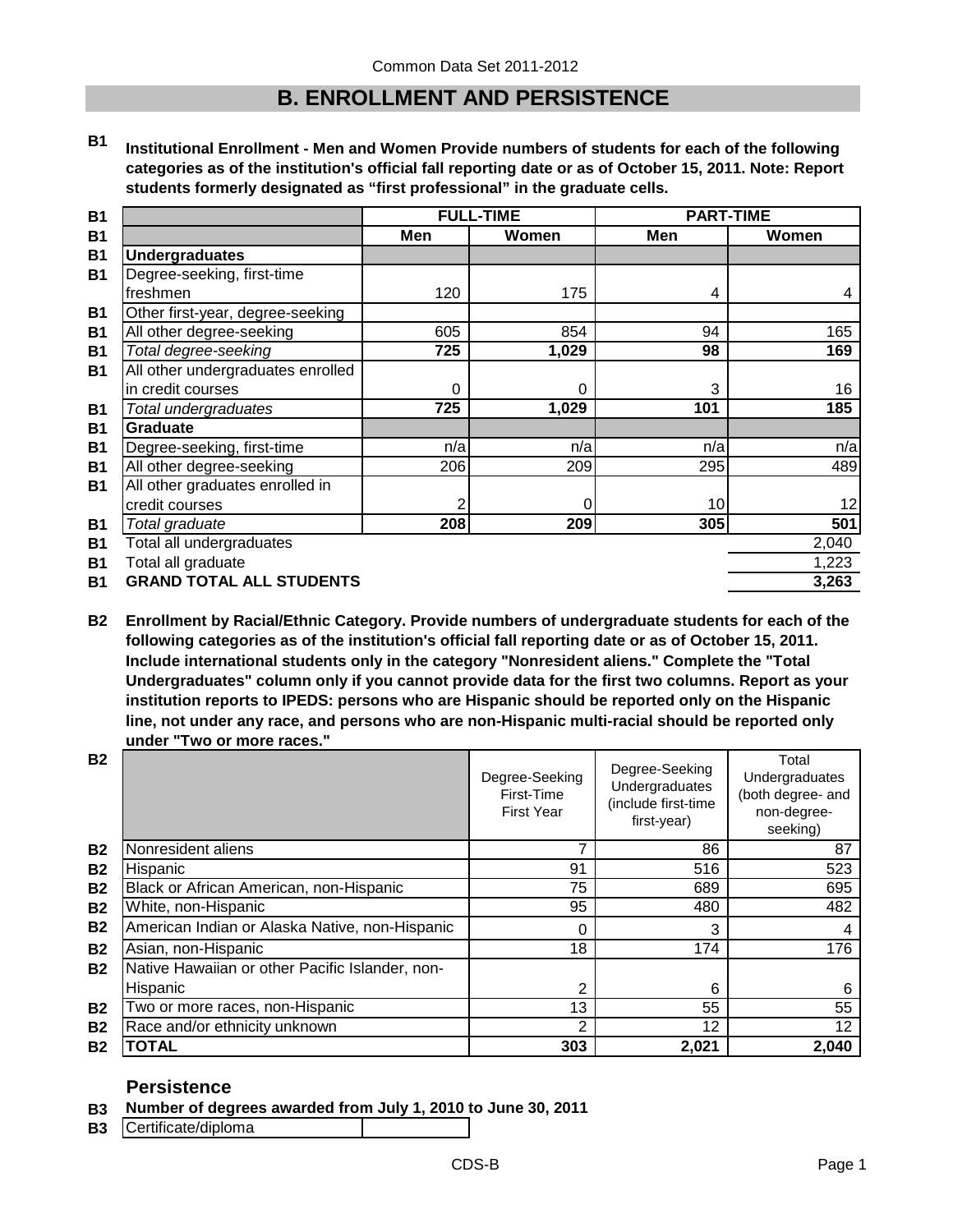| <b>B3</b> | Associate degrees               | 21  |
|-----------|---------------------------------|-----|
| <b>B3</b> | Bachelor's degrees              | 484 |
| <b>B3</b> | Postbachelor's certificates     |     |
| <b>B3</b> | Master's degrees                |     |
| <b>B3</b> | Post-Master's certificates      |     |
| <b>B3</b> | Doctoral degrees -              |     |
|           | research/scholarship            |     |
| B3        | Doctoral degrees - professional |     |
|           | practice                        |     |
| Β3        | Doctoral degrees - other        |     |

### **Graduation Rates**

The items in this section correspond to data elements collected by the IPEDS Web-based Data Collection System's Graduation Rate Survey (GRS). For complete instructions and definitions of data elements, see the IPEDS GRS instructions and glossary on the 2011 Web-based survey.

### **For Bachelor's or Equivalent Programs**

Please provide data for the Fall 2005 cohort if available. If Fall 2005 cohort data are not available, provide data for the Fall 2004 cohort.

### *Fall 2005 Cohort*

Report for the cohort of full-time first-time bachelor's (or equivalent) degree-seeking undergraduate students who entered in Fall 2005. Include in the cohort those who entered your institution during the summer term preceding Fall 2005.

| B4         | Initial 2005 cohort of first-time, full-time bachelor's (or equivalent) degree-seeking<br>undergraduate students; total all students:                                                                                                                                           | 256       |
|------------|---------------------------------------------------------------------------------------------------------------------------------------------------------------------------------------------------------------------------------------------------------------------------------|-----------|
| <b>B5</b>  | Of the initial 2005 cohort, how many did not persist and did not graduate for the<br>following reasons: death, permanent disability, service in the armed forces, foreign aid<br>service of the federal government, or official church missions; total allowable<br>exclusions: |           |
| <b>B6</b>  | Final 2005 cohort, after adjusting for allowable exclusions: (subtract question B5 from<br>question B4)                                                                                                                                                                         | 0         |
| <b>B7</b>  | Of the initial 2005 cohort, how many completed the program in four years or less (by<br>August 31, 2009):                                                                                                                                                                       | 256<br>60 |
| B8         | Of the initial 2005 cohort, how many completed the program in more than four years<br>but in five years or less (after August 31, 2009 and by August 31, 2010):                                                                                                                 | 28        |
| <b>B9</b>  | Of the initial 2005 cohort, how many completed the program in more than five years but<br>in six years or less (after August 31, 2010 and by August 31, 2011):                                                                                                                  | 5         |
| <b>B10</b> | Total graduating within six years (sum of questions B7, B8, and B9):                                                                                                                                                                                                            | 93        |
| <b>B11</b> | Six-year graduation rate for 2005 cohort (question B10 divided by question B6):                                                                                                                                                                                                 | 36%       |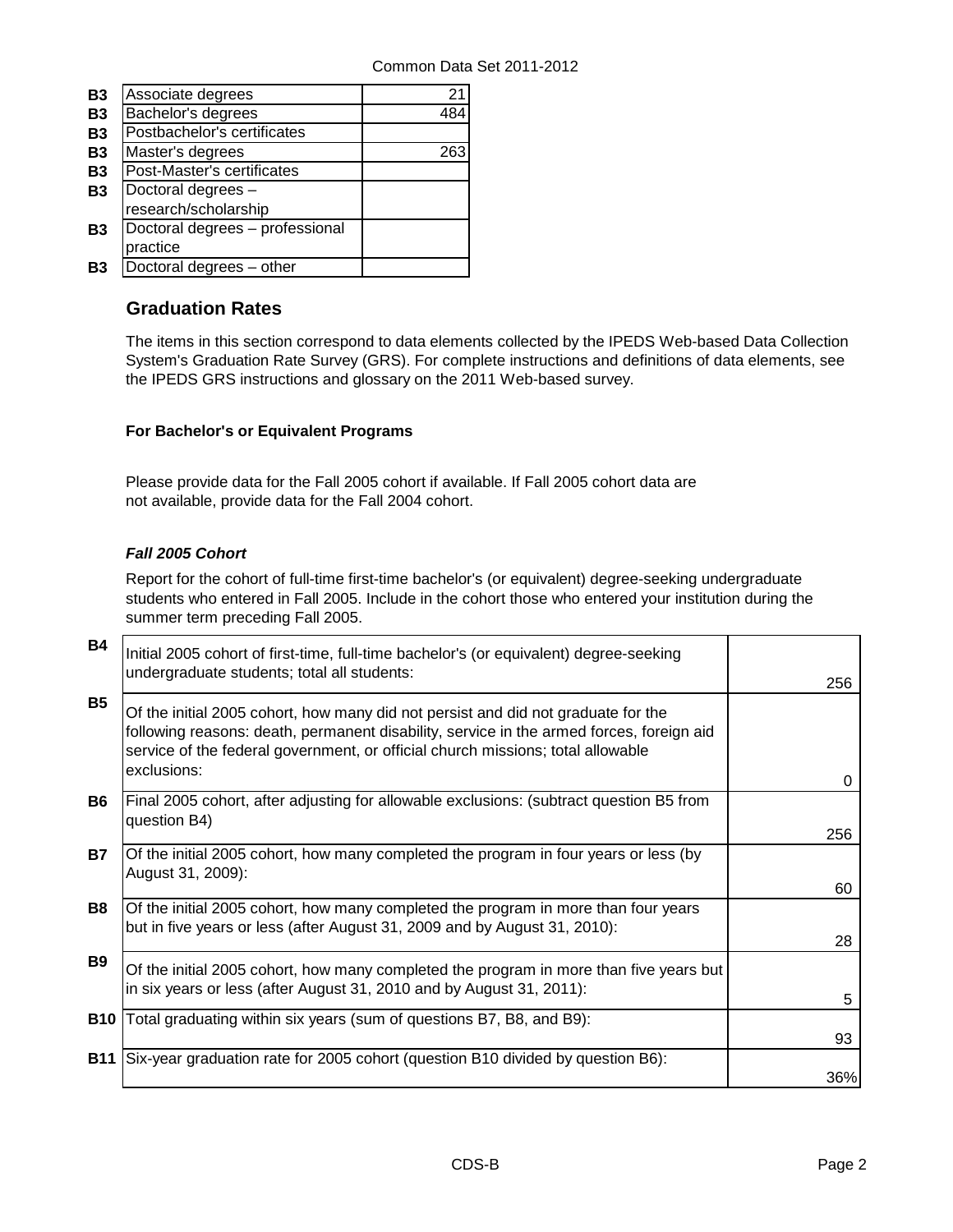#### **Retention Rates**

Report for the cohort of all full-time, first-time bachelor's (or equivalent) degree-seeking undergraduate students who entered in Fall 2010 (or the preceding summer term). The initial cohort may be adjusted for students who departed for the following reasons: death, permanent disability, service in the armed forces, foreign aid service of the federal government or official church missions. No other adjustments to the initial cohort should be made.

| B22 For the cohort of all full-time bachelor's (or equivalent) degree-seeking undergraduate |     |
|---------------------------------------------------------------------------------------------|-----|
| students who entered your institution as freshmen in Fall 2010 (or the preceding            |     |
| summer term), what percentage was enrolled at your institution as of the date your          |     |
| linstitution calculates its official enrollment in Fall 2011?                               |     |
|                                                                                             | 66% |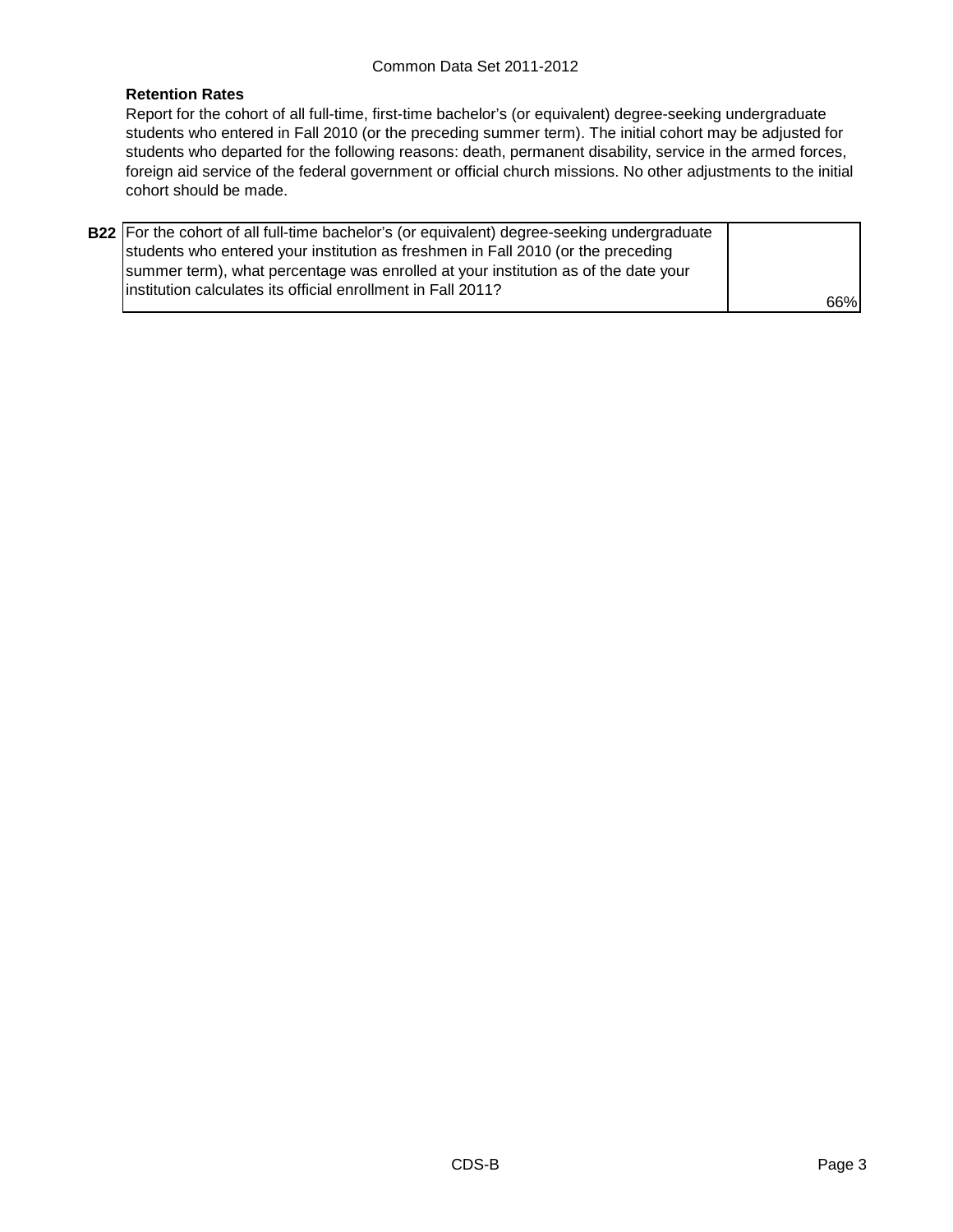### **C. FIRST-TIME, FIRST-YEAR (FRESHMAN) ADMISSION**

### **Applications**

**C1 First-time, first-year, (freshmen) students: Provide the number of degree-seeking, first-time, firstyear students who applied, were admitted, and enrolled (full- or part-time) in Fall 2011. Include early decision, early action, and students who began studies during summer in this cohort. Applicants should include only those students who fulfilled the requirements for consideration for admission (i.e., who completed actionable applications) and who have been notified of one of the following actions: admission, nonadmission, placement on waiting list, or application withdrawn (by applicant or institution). Admitted applicants should include wait-listed students who were subsequently offered admission.**

| C <sub>1</sub> | Total first-time, first-year (freshman) men who applied               | N/A |
|----------------|-----------------------------------------------------------------------|-----|
| C <sub>1</sub> | Total first-time, first-year (freshman) women who applied             | N/A |
|                |                                                                       |     |
| C <sub>1</sub> | Total first-time, first-year (freshman) men who were admitted         | N/A |
| C <sub>1</sub> | Total first-time, first-year (freshman) women who were admitted       | N/A |
|                |                                                                       |     |
| C <sub>1</sub> | Total full-time, first-time, first-year (freshman) men who enrolled   | 120 |
| C1             | Total part-time, first-time, first-year (freshman) men who enrolled   |     |
|                |                                                                       |     |
| C <sub>1</sub> | Total full-time, first-time, first-year (freshman) women who enrolled | 175 |
| C1             | Total part-time, first-time, first-year (freshman) women who enrolled | 4   |

#### **C2 Freshman wait-listed students (students who met admission requirements but whose final admission was contingent on space availability)**

|                |                                                                         | Yes | No |
|----------------|-------------------------------------------------------------------------|-----|----|
|                | C2  Do you have a policy of placing students on a waiting list?         |     |    |
| C <sub>2</sub> | yes, please answer the questions below for Fall 2011 admissions:<br>-lt |     |    |
|                | C2 Number of qualified applicants offered a placed on waiting list      |     |    |
|                | <b>C2</b> Number accepting a place on the waiting list                  |     |    |
|                | C <sub>2</sub> Number of wait-listed students admitted                  |     |    |
| C <sub>2</sub> | Is your waiting list ranked?                                            |     |    |

- **C2** If yes, do you release that information to students?
- **C2** Do you release that information to school counselors?

#### **Admission Requirements**

#### **C3 High school completion requirement C3** High school diploma is required and GED is  $\times$ **C3** accepted High school diploma is required and GED is not

**C3** High school diploma or equivalent is not required accepted

#### **C4 Does your institution require or recommend a general college-preparatory program for degreeseeking students?**

| C <sub>4</sub> | <b>IRequire</b>               |  |
|----------------|-------------------------------|--|
| C <sub>4</sub> | Recommend                     |  |
| C <sub>4</sub> | Neither require nor recommend |  |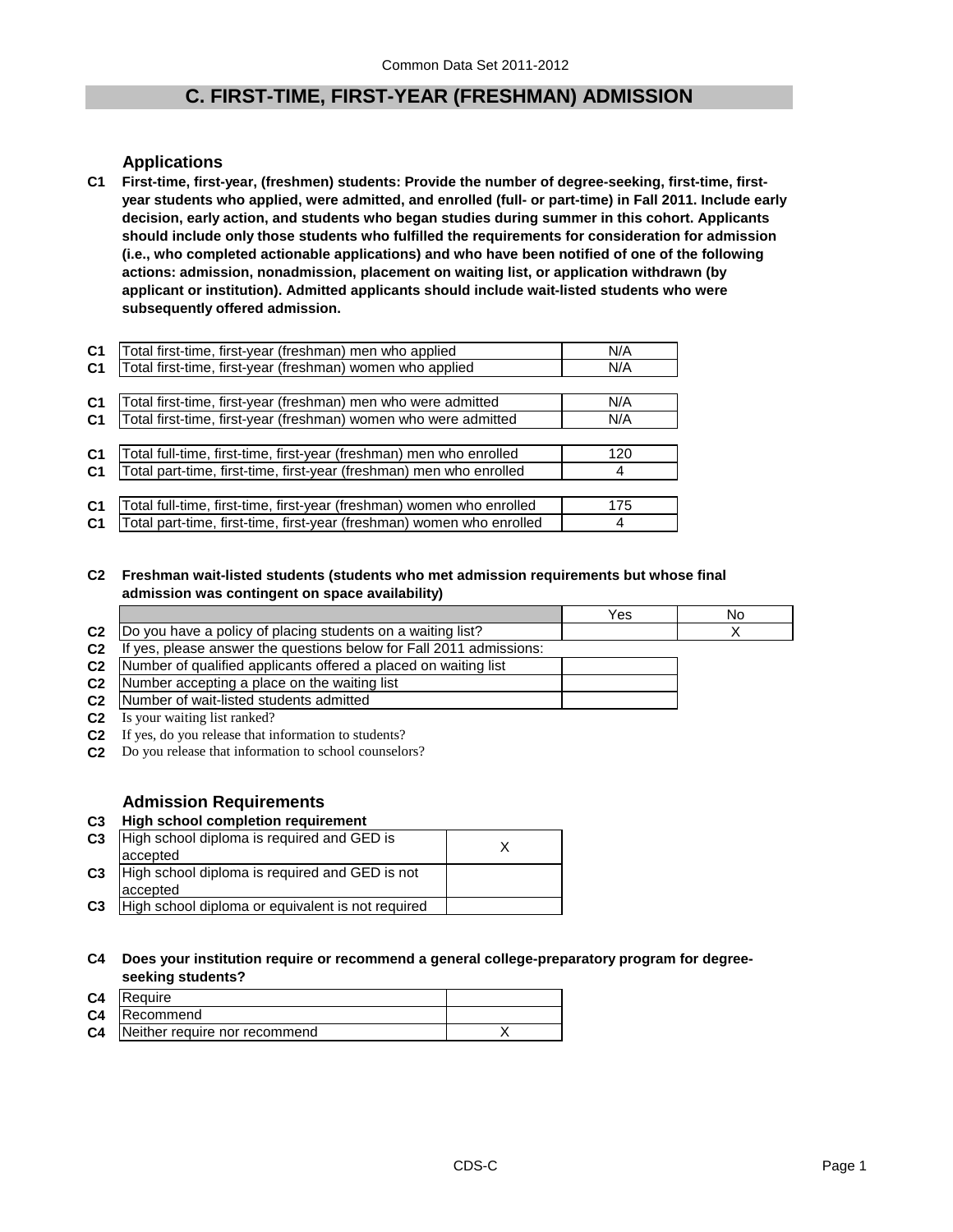**C5 Distribution of high school units required and/or recommended.** Specify the distribution of academic high school course units required and/or recommended of all or most degree-seeking students using Carnegie units (one unit equals one year of study or its equivalent). If you use a different system for calculating units, please convert.

| C <sub>5</sub> |                               | <b>Units</b>    | <b>Units</b>       |
|----------------|-------------------------------|-----------------|--------------------|
|                |                               | <b>Required</b> | <b>Recommended</b> |
| C <sub>5</sub> | Total academic units          |                 | 15                 |
| C <sub>5</sub> | English                       |                 | 4                  |
| C <sub>5</sub> | <b>Mathematics</b>            |                 | 3                  |
| C <sub>5</sub> | Science                       |                 | 3                  |
| C <sub>5</sub> | Of these, units that must be  |                 |                    |
|                | lab                           |                 |                    |
| C <sub>5</sub> | Foreign language              |                 | 2                  |
| C <sub>5</sub> | Social studies                |                 | 3                  |
| C <sub>5</sub> | History                       |                 |                    |
| C <sub>5</sub> | Academic electives            |                 |                    |
| C <sub>5</sub> | <b>Computer Science</b>       |                 |                    |
| C <sub>5</sub> | <b>Visual/Performing Arts</b> |                 |                    |
| C <sub>5</sub> | Other (specify)               |                 |                    |

### **Basis for Selection**

**C6** Do you have an open admission policy, under which virtually all secondary school graduates or students with GED equivalency diplomas are admitted without regard to academic record, test scores, or other qualifications? If so, check which applies:

| C6             | Open admission policy as described above for all students         | N/A |
|----------------|-------------------------------------------------------------------|-----|
| C6             | Open admission policy as described above for most students, but-- |     |
| C <sub>6</sub> | selective admission for out-of-state students                     |     |
| C <sub>6</sub> | selective admission to some programs                              |     |
| C <sub>6</sub> | other (explain)                                                   |     |
|                |                                                                   |     |

#### **C7 Relative importance of each of the following academic and nonacademic factors in first-time, firstyear, degree-seeking (freshman) admission decisions.**

| C7             |                                     | <b>Very Important</b> | Important | <b>Considered</b>       | <b>Not Considered</b>   |
|----------------|-------------------------------------|-----------------------|-----------|-------------------------|-------------------------|
| C7             | <b>Academic</b>                     |                       |           |                         |                         |
| C <sub>7</sub> | Rigor of secondary school<br>record |                       |           | X                       |                         |
| C7             | Class rank                          | X                     |           |                         |                         |
| C7             | Academic GPA                        | X                     |           |                         |                         |
| C7             | Standardized test scores            | X                     |           |                         |                         |
| C7             | <b>Application Essay</b>            | X                     |           |                         |                         |
| C7             | Recommendation(s)                   | X                     |           |                         |                         |
| C <sub>7</sub> | Nonacademic                         |                       |           |                         |                         |
| C <sub>7</sub> | Interview                           |                       |           | X                       |                         |
| C <sub>7</sub> | <b>Extracurricular activities</b>   |                       |           | $\overline{\mathsf{x}}$ |                         |
| C <sub>7</sub> | Talent/ability                      |                       |           |                         | X                       |
| C7             | Character/personal qualities        |                       | X         |                         |                         |
| C <sub>7</sub> | First generation                    |                       |           |                         | X                       |
| C7             | Alumni/ae relation                  |                       |           |                         | X                       |
| C7             | Geographical residence              |                       |           |                         | $\overline{\mathsf{x}}$ |
| C7             | State residency                     |                       |           |                         | X                       |
| C7             | Religious                           | X                     |           |                         |                         |
|                | affiliation/commitment              |                       |           |                         |                         |
| C <sub>7</sub> | Racial/ethnic status                |                       |           |                         | X                       |
| C <sub>7</sub> | Volunteer work                      |                       |           | X                       |                         |
| C7             | Work experience                     |                       |           |                         | X                       |
| C7             | Level of applicant's interest       |                       |           |                         | X                       |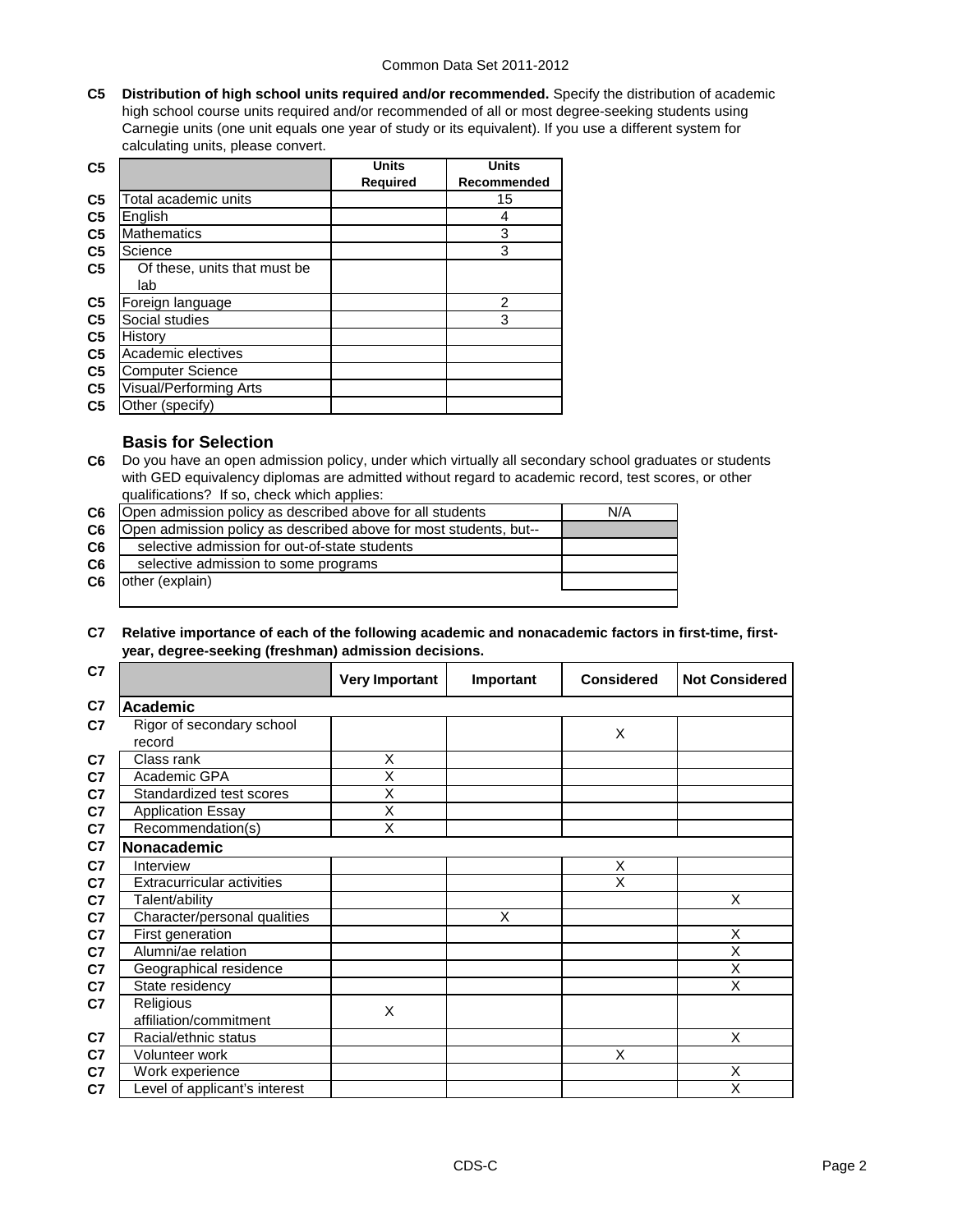### **SAT and ACT Policies**

### **C8 Entrance exams**

|                                                                                                                                                                       | Yes | No |
|-----------------------------------------------------------------------------------------------------------------------------------------------------------------------|-----|----|
| <b>C8A</b> Does your institution make use of SAT, ACT, or SAT Subject Test<br>scores in admission decisions for first-time, first-year, degree-seeking<br>applicants? |     |    |
| C8A If yes, place check marks in the appropriate boxes below to reflect your institution's policies for use in<br>admission for Fall 2013.                            |     |    |

| C8A |                                         |                |                  |                         |                                        |          |
|-----|-----------------------------------------|----------------|------------------|-------------------------|----------------------------------------|----------|
| C8A |                                         | <b>Require</b> | <b>Recommend</b> | <b>Require for Some</b> | <b>Consider if</b><br><b>Submitted</b> | Not Used |
|     | C8A SAT or ACT                          |                |                  |                         |                                        |          |
|     | C8A ACT only                            |                |                  |                         |                                        |          |
|     | <b>C8A SAT only</b>                     |                |                  |                         |                                        |          |
|     | <b>C8A SAT and SAT Subject Tests or</b> |                |                  |                         |                                        |          |
|     | <b>ACT</b>                              |                |                  |                         |                                        |          |
|     | <b>C8A SAT Subject Tests only</b>       |                |                  |                         |                                        |          |

**C8B** If your institution will make use of the ACT in admission decisions for first-time, first-year, degree-seeking applicants for Fall 2013, please indicate which ONE of the following applies: (regardless of whether the writing score will be used in the admissions process):

**C8B** ACT with Writing Component required

**C8B** ACT with Writing component recommended

**C8B** ACT with or without Writing component accepted **ACC ACC ACC ACC ACC ACC ACC ACC ACC ACC ACC ACC ACC ACC ACC ACC ACC ACC ACC ACC ACC ACC ACC ACC ACC ACC ACC ACC**

|            | <b>C8C</b> Please indicate how your institution will use the SAT or ACT writing component; check all that apply: |                                                                                                                                                                                                                                                                                                                                                                                                                                                                                            |                              |
|------------|------------------------------------------------------------------------------------------------------------------|--------------------------------------------------------------------------------------------------------------------------------------------------------------------------------------------------------------------------------------------------------------------------------------------------------------------------------------------------------------------------------------------------------------------------------------------------------------------------------------------|------------------------------|
| <b>coc</b> |                                                                                                                  | $\blacksquare$ $\blacksquare$ $\blacksquare$ $\blacksquare$ $\blacksquare$ $\blacksquare$ $\blacksquare$ $\blacksquare$ $\blacksquare$ $\blacksquare$ $\blacksquare$ $\blacksquare$ $\blacksquare$ $\blacksquare$ $\blacksquare$ $\blacksquare$ $\blacksquare$ $\blacksquare$ $\blacksquare$ $\blacksquare$ $\blacksquare$ $\blacksquare$ $\blacksquare$ $\blacksquare$ $\blacksquare$ $\blacksquare$ $\blacksquare$ $\blacksquare$ $\blacksquare$ $\blacksquare$ $\blacksquare$ $\blacks$ | $\Lambda$ $C_{\rm T}$ $\sim$ |

| <b>C8C</b> For admission                    |
|---------------------------------------------|
| <b>C8C</b> For placement                    |
| <b>C8C</b> For advising                     |
| <b>C8C</b> In place of an application essay |
| C8C As a validity check on the              |
| application essay                           |
| C8C No college policy as of now             |
| C8C Not using essay component               |
|                                             |

|     | and reach management has been management and and an international account and an analysis and all |                  |                  |
|-----|---------------------------------------------------------------------------------------------------|------------------|------------------|
| C8C |                                                                                                   | <b>SAT</b> essay | <b>ACT</b> essay |
|     | C8C For admission                                                                                 |                  |                  |
|     | C8C For placement                                                                                 |                  |                  |
|     | C8C For advising                                                                                  |                  |                  |
|     | C8C In place of an application essay                                                              |                  |                  |
|     | C8C As a validity check on the<br>application essay                                               |                  |                  |
|     | C8C No college policy as of now                                                                   |                  |                  |
|     | C8C Not using essay component                                                                     |                  |                  |

**C8D In addition**, does your institution use applicants' test scores for academic advising?

**C8D** Mo

C8E Latest date by which SAT or ACT scores must be received for fall-<br>term admission **C8E** Latest date by which SAT Subject Test scores must be received for  $N/A$ fall-term admission term admission

|     | C8F If necessary, use this space to clarify your test policies (e.g., if tests are recommended for some students, |
|-----|-------------------------------------------------------------------------------------------------------------------|
| C8F |                                                                                                                   |

**C8G** Please indicate which tests your institution uses for placement (e.g., state tests):

| C8G SAT  |                                  |  |  |
|----------|----------------------------------|--|--|
| C8G ACT  |                                  |  |  |
|          | <b>C8G</b> SAT Subject Tests     |  |  |
| $C8G$ AP |                                  |  |  |
|          | C8G CLEP                         |  |  |
|          | <b>C8G</b> Institutional Exam    |  |  |
|          | <b>C8G</b> State Exam (specify): |  |  |

X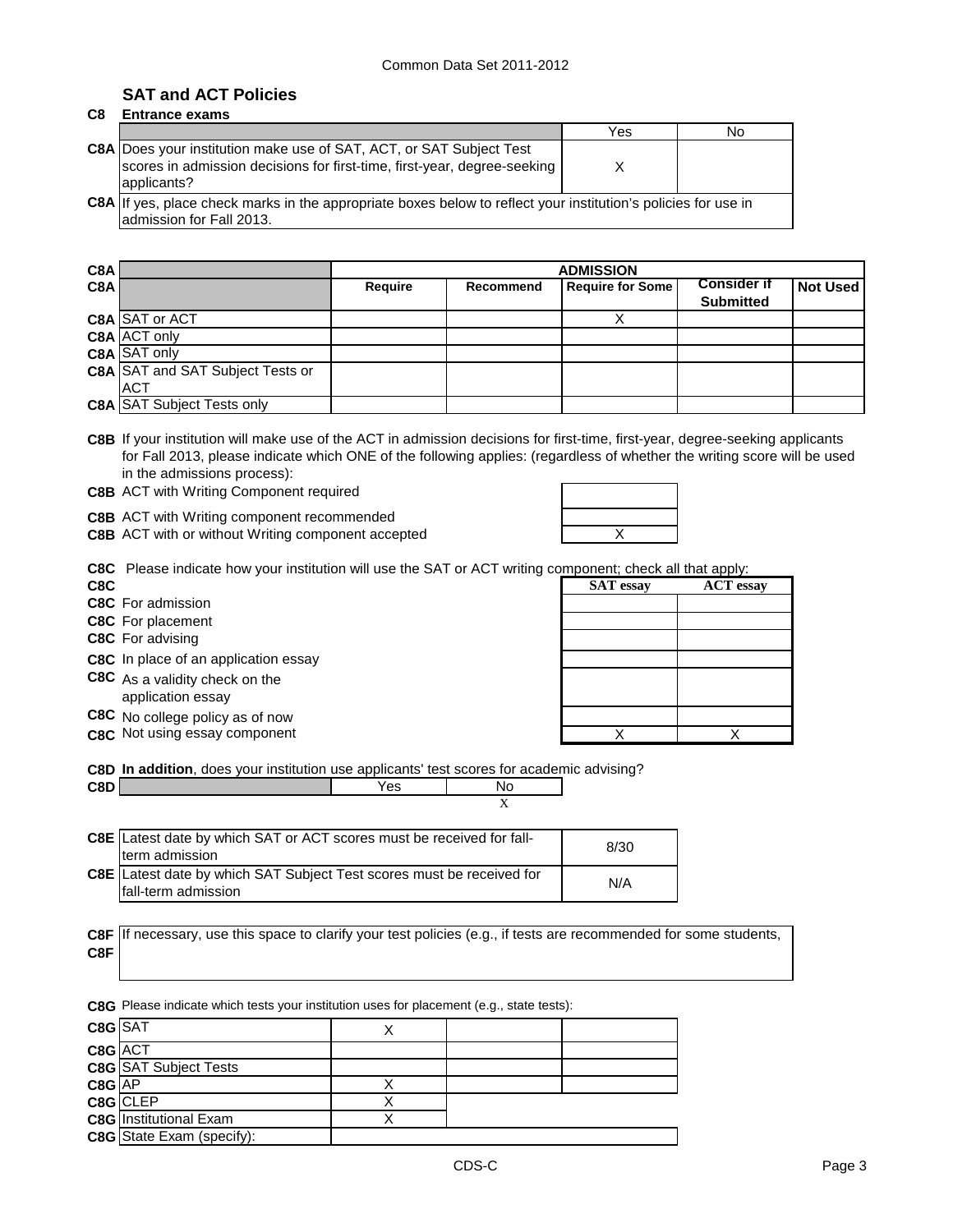### **Freshman Profile**

Provide percentages for ALL enrolled, degree-seeking, full-time and part-time, first-time, first-year (freshman) students enrolled in Fall 2011, including students who began studies during summer, international students/nonresident aliens, and students admitted under special arrangements.

**C9 Percent and number of first-time, first-year (freshman) students enrolled in Fall 2011 who submitted national standardized (SAT/ACT) test scores. Include information for ALL enrolled, degree-seeking, first-time, first-year (freshman) students who submitted test scores. Do not include partial test scores (e.g., mathematics scores but not critical reading for a category of students) or combine other standardized test results (such as TOEFL) in this item. Do not convert SAT scores to ACT scores and vice versa. The 25th percentile is the score that 25 percent scored at or below; the 75th percentile score is the one that 25 percent scored at or above.**

| C <sub>9</sub> | IPercent submitting SAT scores | 92% Number submitting SAT scores | וממר |
|----------------|--------------------------------|----------------------------------|------|
| C <sub>9</sub> | Percent submitting ACT scores  | 19% Number submitting ACT scores | 48 I |

| C <sub>9</sub> |                             | 25th Percentile | 75th Percentile |
|----------------|-----------------------------|-----------------|-----------------|
| C <sub>9</sub> | <b>SAT Critical Reading</b> | 390             | 510             |
| C9             | <b>SAT Math</b>             | 390             | 510             |
|                | <b>SAT Writing</b>          |                 |                 |
|                | <b>SAT Essay</b>            |                 |                 |
| C9             | <b>ACT Composite</b>        | 17              | 23              |
| C9             | <b>ACT Math</b>             |                 |                 |
| C9             | <b>ACT English</b>          |                 |                 |
| C <sub>9</sub> | <b>ACT Writing</b>          |                 |                 |

**C9** Percent of first-time, first-year (freshman) students with scores in each range:

| C9             |                         | <b>SAT Critical</b>  |                    |                    |
|----------------|-------------------------|----------------------|--------------------|--------------------|
|                |                         | Reading              | <b>SAT Math</b>    | <b>SAT Writing</b> |
| C <sub>9</sub> | 700-800                 | 0.86%                | 0.00%              |                    |
| C9             | 600-699                 | 5.15%                | 5.58%              |                    |
| C9             | 500-599                 | 23.18%               | 24.03%             |                    |
| C9             | 400-499                 | 45.06%               | 44.21%             |                    |
| C9             | 300-399                 | 22.75%               | 21.89%             |                    |
| C9             | 200-299                 | 3.00%                | 4.29%              |                    |
|                | Totals should = $100\%$ | 100.00%              | 100.00%            | $0.00\%$           |
| C9             |                         | <b>ACT Composite</b> | <b>ACT English</b> | <b>ACT Math</b>    |
| C <sub>9</sub> | 30-36                   | 4.17%                |                    |                    |
| C <sub>9</sub> | 24-29                   | 12.50%               |                    |                    |
| C9             | 18-23                   | 58.33%               |                    |                    |
| C9             | 12-17                   | 22.92%               |                    |                    |
| C9             | $6 - 11$                | 2.08%                |                    |                    |
| C9             | Below 6                 | 0.00%                |                    |                    |
|                | Totals should = 100%    | 100.00%              | 0.00%              | $0.00\%$           |

**C10** Percent of all degree-seeking, first-time, first-year (freshman) students who had high school class rank within each of the following ranges (report information for those students from whom you collected high school rank information).

| C10 Percent in top tenth of high school graduating class                                               | 8%  |                           |
|--------------------------------------------------------------------------------------------------------|-----|---------------------------|
| C10 Percent in top quarter of high school graduating class                                             | 26% |                           |
| C10 Percent in top half of high school graduating class                                                |     | $62\%$ Top half +         |
| C10 Percent in bottom half of high school graduating class                                             |     | $38\%$ bottom half = 100% |
| C10 Percent in bottom quarter of high school graduating class                                          | 12% |                           |
| <b>C10</b> Percent of total first-time, first-year (freshmen) students who submitted high school class |     |                           |
| rank:                                                                                                  |     | 55%                       |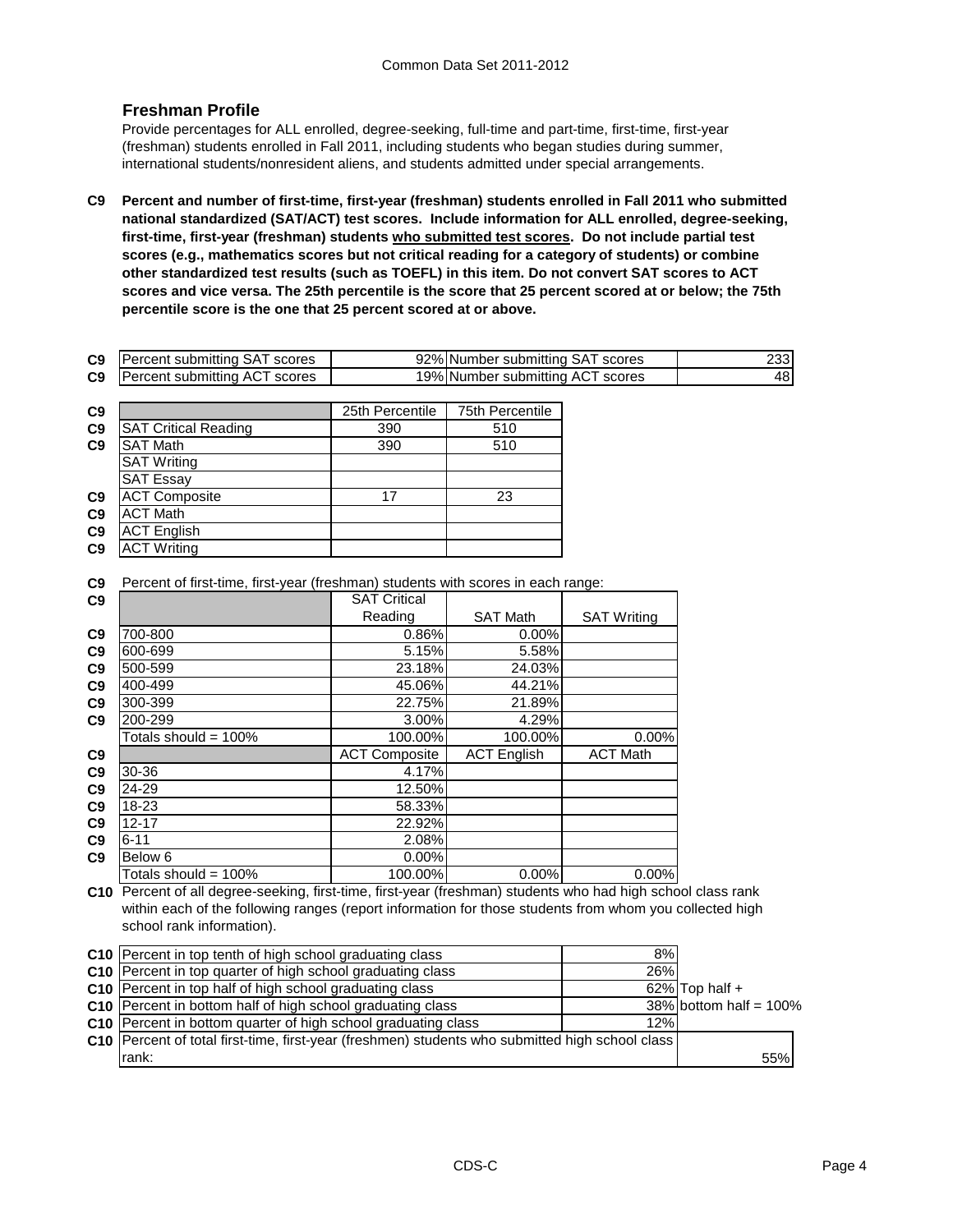**C11** Percentage of all enrolled, degree-seeking, first-time, first-year (freshman) students who had high school grade-point averages within each of the following ranges (using 4.0 scale). Report information only for those students from whom you collected high school GPA.

|                 | C11 Percent who had GPA of 3.75 and higher      | 6.18%  |
|-----------------|-------------------------------------------------|--------|
| C <sub>11</sub> | Percent who had GPA between 3.50 and 3.74       | 12.00% |
| C <sub>11</sub> | Percent who had GPA between 3.25 and 3.49       | 12.36% |
|                 | C11   Percent who had GPA between 3.00 and 3.24 | 11.64% |
|                 | C11   Percent who had GPA between 2.50 and 2.99 | 22.91% |
|                 | C11 Percent who had GPA between 2.0 and 2.49    | 20.36% |
| C <sub>11</sub> | Percent who had GPA between 1.0 and 1.99        | 14.18% |
|                 | C11 Percent who had GPA below 1.0               | 0.36%  |
|                 | Totals should = 100%                            | 99.99% |

| C12 Average high school GPA of all degree-seeking, first-time, first-year<br>(freshman) students who submitted GPA: | 2.76I  |
|---------------------------------------------------------------------------------------------------------------------|--------|
| C12 Percent of total first-time, first-year (freshman) students who<br>submitted high school GPA:                   | 90.76% |

### **Admission Policies**

### **C13 Application Fee**

| C <sub>13</sub> |                                                             | Yes     | N٥ |
|-----------------|-------------------------------------------------------------|---------|----|
|                 | C13   Does your institution have an<br>application fee?     |         |    |
|                 | C13 Amount of application fee:                              | \$25.00 |    |
| C <sub>13</sub> |                                                             | Yes     | N٥ |
|                 | C13 Can it be waived for applicants<br>with financial need? |         |    |

**C13** If you have an application fee and an on-line application option, please indicate policy for students who apply on-line:

| C13 Same fee: |  |
|---------------|--|
|               |  |

| C13 Same fee:  |  |
|----------------|--|
| C13 Free:      |  |
| $C13$ Reduced: |  |

**C13** Free: **C13** Reduced:

| C <sub>13</sub> |                                                                                     | Yes | NC |
|-----------------|-------------------------------------------------------------------------------------|-----|----|
|                 | C13 Can on-line application fee be<br>waived for applicants with<br>financial need? |     |    |

#### **C14 Application closing date**

| C <sub>14</sub> |                                          | Yes | No |
|-----------------|------------------------------------------|-----|----|
|                 | <b>C14</b> Does your institution have an |     |    |
|                 | application closing date?                |     |    |
|                 | C14 Application closing date (fall):     |     |    |
|                 | <b>C14</b> Priority date:                |     |    |

| C <sub>15</sub> |                                                                       |  |
|-----------------|-----------------------------------------------------------------------|--|
|                 | C15 Are first-time, first-year students accepted for terms other than |  |

#### **C16 Notification to applicants of admission decision sent** *(fill in one only)*

| C16 On a rolling basis beginning |  |
|----------------------------------|--|
| (date): Sept (prev year)         |  |
| $C16$ By (date):                 |  |
| C <sub>16</sub> Other:           |  |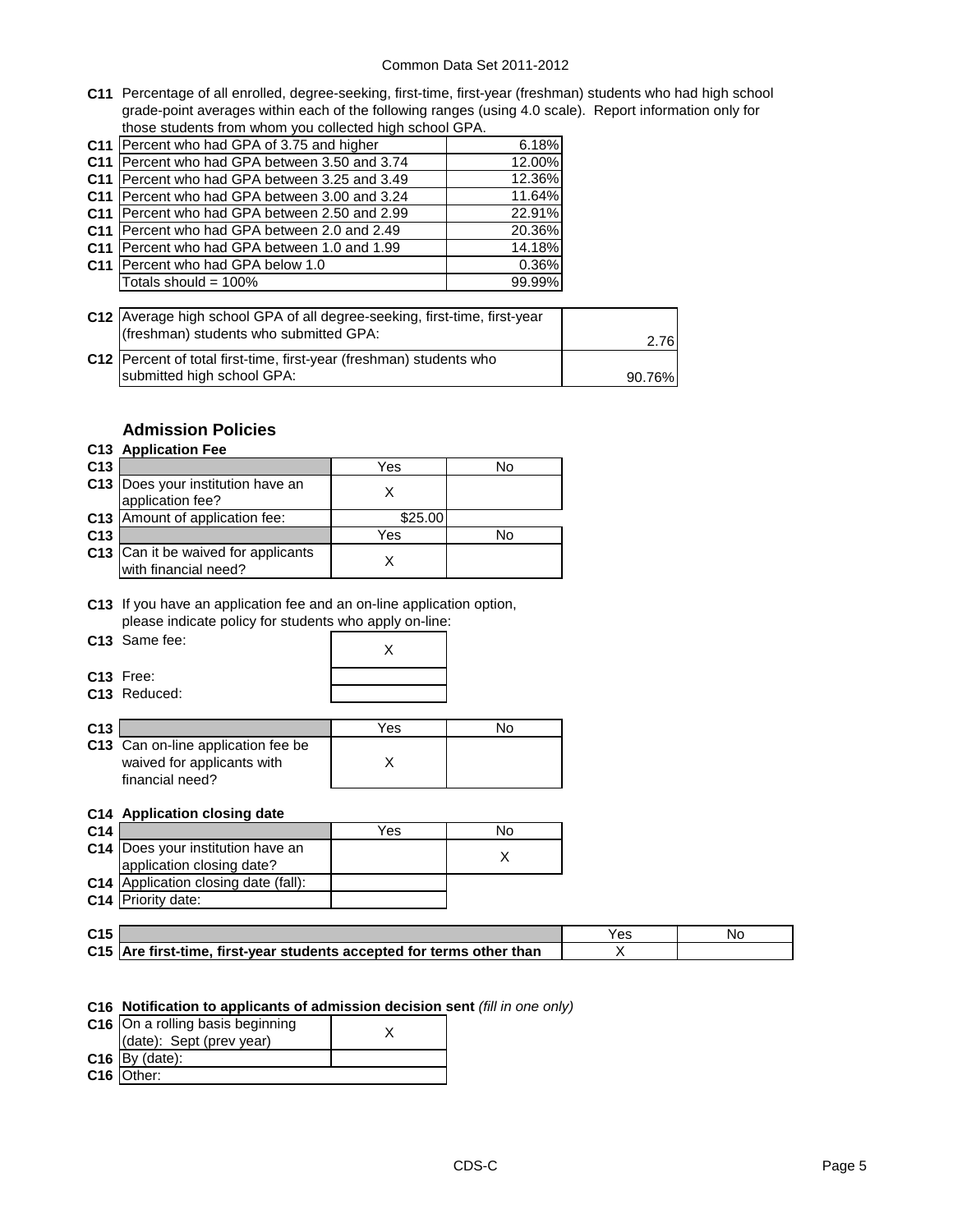#### **C17 Reply policy for admitted applicants** *(fill in one only)*

|                 | C17 Must reply by (date):              |   |                |
|-----------------|----------------------------------------|---|----------------|
| C <sub>17</sub> | No set date:                           | X |                |
| C17             | Must reply by May 1 or within          |   |                |
|                 | weeks if notified                      |   |                |
|                 | thereafter                             |   |                |
| C <sub>17</sub> | Other:                                 |   |                |
|                 |                                        |   |                |
| C <sub>17</sub> | Deadline for housing deposit (MM/DD):  |   | <b>ROLLING</b> |
| C <sub>17</sub> | Amount of housing deposit:             |   | \$150          |
| C <sub>17</sub> | Refundable if student does not enroll? |   |                |
| C <sub>17</sub> | Yes, in full                           |   |                |
| C <sub>17</sub> | Yes, in part                           |   |                |
| C <sub>17</sub> | No.                                    |   |                |
|                 |                                        |   |                |

#### **C18 Deferred admission**

| C <sub>18</sub> |                                                                                        |      | Yes | No |
|-----------------|----------------------------------------------------------------------------------------|------|-----|----|
|                 | C18   Does your institution allow students to postpone enrollment after<br>ladmission? |      |     |    |
|                 | <b>C18</b> If yes, maximum period of postponement:                                     | vear |     |    |

#### **C19 Early admission of high school students**

| C19 |                                                                                     | Yes | No |
|-----|-------------------------------------------------------------------------------------|-----|----|
|     | <b>C19</b> Does your institution allow high school students to enroll as full-time, |     |    |
|     | first-time, first-year (freshman) students one year or more before high             |     |    |
|     | school graduation?                                                                  |     |    |
|     |                                                                                     |     |    |

- 
- Question removed from CDS.

**C20 Common Application** Question removed from CDS. (Initiated during 2006-2007 cycle)

### **Early Decision and Early Action Plans**

#### **C21 Early Decision C21** Yes No **C21** Does your institution offer an early decision plan (an admission plan X **C21** If "yes," please complete the following: **C21** First or only early decision plan closing date **C21** First or only early decision plan notification date **C21** Other early decision plan closing date **C21** Other early decision plan notification date **C21 For the Fall 2011 entering class: C21** Number of early decision applications received by your institution **C21** Number of applicants admitted under early decision plan **C21** Please provide significant details about your early decision plan: that permits students to apply and be notified of an admission decision well in advance of the regular notification date and that asks students to commit to attending if accepted) for first-time, first-year (freshman) applicants for fall enrollment?

#### **C22 Early action**

| C <sub>22</sub> |                                                                                                                                                                                                                    | Yes | No |
|-----------------|--------------------------------------------------------------------------------------------------------------------------------------------------------------------------------------------------------------------|-----|----|
|                 | C22 Do you have a nonbinding early action plan whereby students are<br>notified of an admission decision well in advance of the regular<br>Inotification date but do not have to commit to attending your college? |     |    |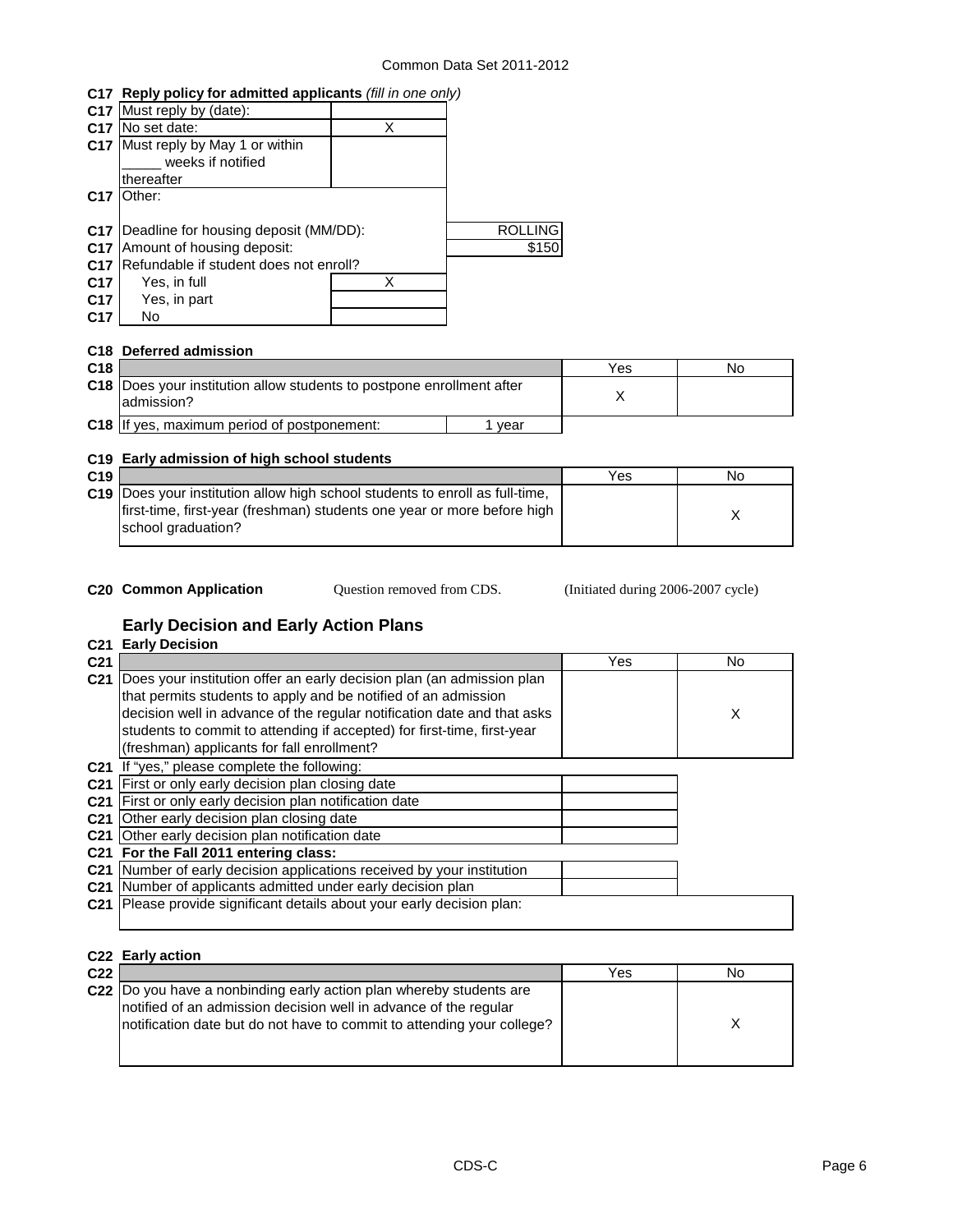# **D. TRANSFER ADMISSION**

### **Fall Applicants**

| D1 |                                                                                                                                                             | Yes | N٥ |
|----|-------------------------------------------------------------------------------------------------------------------------------------------------------------|-----|----|
| D1 | Does your institution enroll transfer students? (If no,<br>please skip to Section E)                                                                        |     |    |
| D1 | If yes, may transfer students earn advanced standing credit<br>by transferring credits earned from course work completed<br>at other colleges/universities? |     |    |

**D2** Provide the number of students who applied, were admitted, and enrolled as degree-seeking transfer students in Fall 2011.

| D <sub>2</sub> | 'otal |            |                        | 263                    |
|----------------|-------|------------|------------------------|------------------------|
| D <sub>2</sub> | Women | N/A        | N/A                    | 167                    |
| D <sub>2</sub> | Men   | N/A        | N/A                    | 96                     |
| D <sub>2</sub> |       | Applicants | Admitted<br>Applicants | Enrolled<br>Applicants |

# **Application for Admission**

**D3** Indicate terms for which transfers may enroll:

| D <sub>3</sub> | <b>Fall</b> | 'Xı |
|----------------|-------------|-----|
| D3             | Winter      | ∣x  |
| D <sub>3</sub> | Spring      | ∣×  |
| D <sub>3</sub> | Summer      | ×   |

| D4 |                                                                                                                         | Yes | No |
|----|-------------------------------------------------------------------------------------------------------------------------|-----|----|
| D4 | Must a transfer applicant have a minimum number of<br>credits completed or else must apply as an entering<br>lfreshman? |     |    |
| D4 | If yes, what is the minimum number of credits and the unit<br>of measure?                                               |     |    |

**D5** Indicate all items required of transfer students to apply for admission:

| D <sub>5</sub> |                                                         | Required of All | Recommended<br>of All | Recommended<br>of Some | Required of Some | Not Required |
|----------------|---------------------------------------------------------|-----------------|-----------------------|------------------------|------------------|--------------|
| D <sub>5</sub> | High school transcript                                  |                 |                       |                        |                  |              |
| D <sub>5</sub> | College transcript(s)                                   |                 |                       |                        |                  |              |
| D <sub>5</sub> | Essay or personal<br>statement                          | х               |                       |                        |                  |              |
| D <sub>5</sub> | Interview                                               |                 |                       |                        |                  |              |
| D <sub>5</sub> | Standardized test scores                                |                 |                       |                        |                  |              |
| D <sub>5</sub> | Statement of good standing<br>from prior institution(s) |                 |                       |                        |                  | Х            |

| <b>D6</b> If a minimum high school grade point average is required of |      |
|-----------------------------------------------------------------------|------|
| transfer applicants, specify (on a 4.0 scale):                        | 2.00 |

| <b>D7</b> If a minimum college grade point average is required of |      |
|-------------------------------------------------------------------|------|
| transfer applicants, specify (on a 4.0 scale):                    | 2.00 |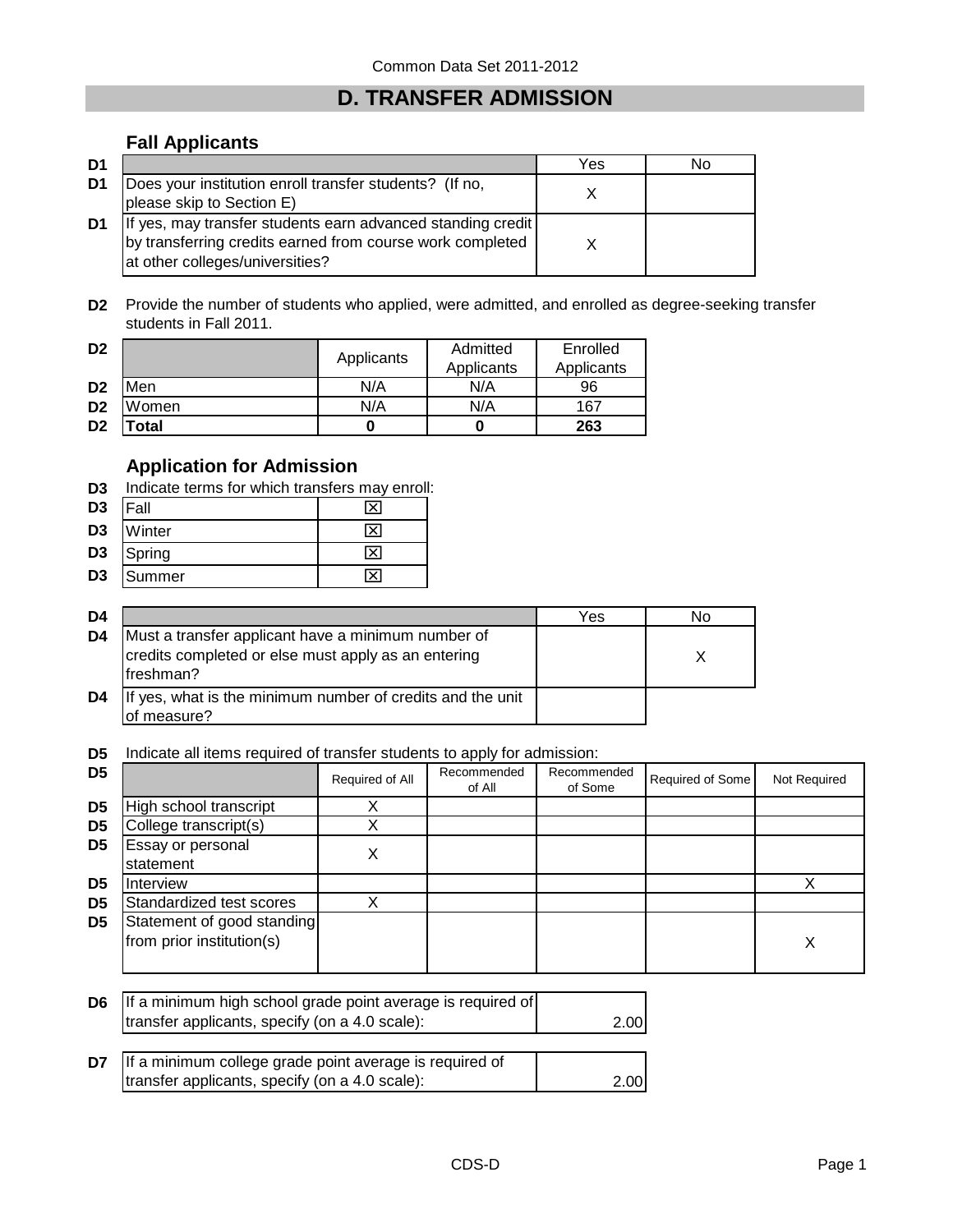**D8** List any other application requirements specific to transfer applicants:

**D9** List application priority, closing, notification, and candidate reply dates for transfer students. If applications are reviewed on a continuous or rolling basis, place a check mark in the "Rolling admission" column.

| D <sub>9</sub>  |                                                                         | <b>Priority Date</b> | <b>Closing Date</b> | <b>Notification Date</b> | <b>Reply Date</b> | Rolling<br><b>Admission</b> |
|-----------------|-------------------------------------------------------------------------|----------------------|---------------------|--------------------------|-------------------|-----------------------------|
| D <sub>9</sub>  | Fall                                                                    |                      |                     |                          |                   | X                           |
| D <sub>9</sub>  | Winter                                                                  |                      |                     |                          |                   | X                           |
| D <sub>9</sub>  | Spring                                                                  |                      |                     |                          |                   | X                           |
| D <sub>9</sub>  | Summer                                                                  |                      |                     |                          |                   | $\overline{\mathsf{x}}$     |
|                 |                                                                         |                      |                     |                          |                   |                             |
| <b>D10</b>      |                                                                         |                      |                     | Yes                      | No.               |                             |
| D <sub>10</sub> | Does an open admission policy, if reported, apply to                    |                      |                     |                          |                   |                             |
|                 | transfer students?                                                      |                      |                     |                          |                   |                             |
|                 |                                                                         |                      |                     |                          |                   |                             |
| D <sub>11</sub> | Describe additional requirements for transfer admission, if applicable: |                      |                     |                          |                   |                             |
|                 |                                                                         |                      |                     |                          |                   |                             |
|                 |                                                                         |                      |                     |                          |                   |                             |
|                 | <b>Transfer Credit Policies</b>                                         |                      |                     |                          |                   |                             |
|                 | D12 Report the lowest grade earned for any course that may be           |                      |                     |                          |                   |                             |
|                 | transferred for credit:                                                 |                      |                     | $C -$                    |                   |                             |
|                 |                                                                         |                      |                     |                          |                   |                             |
| <b>D13</b>      |                                                                         |                      |                     | Number                   | Unit Type         |                             |
|                 | D13 Maximum number of credits or courses that may be                    |                      |                     |                          |                   |                             |
|                 | transferred from a two-year institution:                                |                      |                     | 90                       |                   |                             |
|                 |                                                                         |                      |                     |                          |                   |                             |
| D <sub>14</sub> |                                                                         |                      |                     | Number                   | Unit Type         |                             |
|                 | D14 Maximum number of credits or courses that may be                    |                      |                     |                          |                   |                             |
|                 | transferred from a four-year institution:                               |                      |                     | 90                       |                   |                             |
|                 |                                                                         |                      |                     |                          |                   |                             |
|                 | D15 Minimum number of credits that transfers must complete at           |                      |                     |                          |                   |                             |
|                 | your institution to earn an associate degree:                           |                      |                     | 15                       |                   |                             |
|                 |                                                                         |                      |                     |                          |                   |                             |
|                 | D16 Minimum number of credits that transfers must complete at           |                      |                     |                          |                   |                             |
|                 | your institution to earn a bachelor's degree:                           |                      |                     | 30                       |                   |                             |
|                 |                                                                         |                      |                     |                          |                   |                             |

**D17** Describe other transfer credit policies: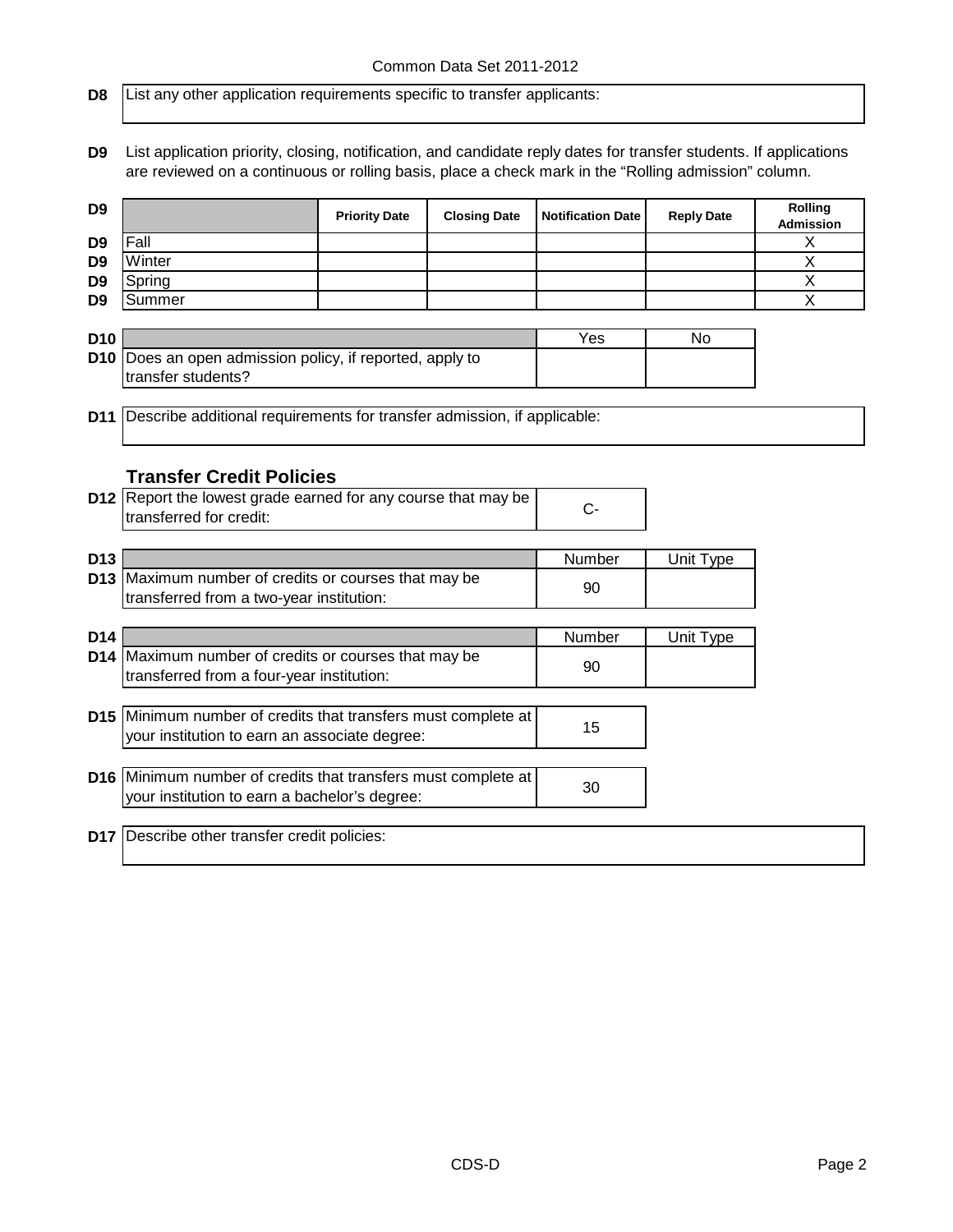## **E. ACADEMIC OFFERINGS AND POLICIES**

**E1 Special study options:** Identify those programs available at your institution. Refer to the glossary for definitions.

| E <sub>1</sub> | Accelerated program                 |   |
|----------------|-------------------------------------|---|
| E <sub>1</sub> | Cooperative education program       |   |
| E <sub>1</sub> | Cross-registration                  |   |
| E <sub>1</sub> | Distance learning                   | X |
| E <sub>1</sub> | Double major                        | X |
| E <sub>1</sub> | Dual enrollment                     |   |
| E <sub>1</sub> | English as a Second Language (ESL)  | X |
| E <sub>1</sub> | Exchange student program (domestic) |   |
| E <sub>1</sub> | External degree program             |   |
| E1             | Honors Program                      | X |
| E <sub>1</sub> | Independent study                   | X |
| E1             | Internships                         | X |
| E <sub>1</sub> | Liberal arts/career combination     | X |
| E <sub>1</sub> | Student-designed major              |   |
| E <sub>1</sub> | Study abroad                        | X |
| E <sub>1</sub> | Teacher certification program       |   |
| E <sub>1</sub> | Weekend college                     |   |
| E <sub>1</sub> | Other (specify):                    |   |
|                |                                     |   |

#### **E2 This question has been removed from the Common Data Set.**

**E3 Areas in which all or most students are required to complete some course** 

|                | work prior to graduation:          |   |
|----------------|------------------------------------|---|
| E <sub>3</sub> | Arts/fine arts                     | X |
| E <sub>3</sub> | Computer literacy                  |   |
| E <sub>3</sub> | English (including composition)    |   |
| E <sub>3</sub> | Foreign languages                  | х |
| E <sub>3</sub> | History                            | X |
| E <sub>3</sub> | <b>Humanities</b>                  | Χ |
| E <sub>3</sub> | <b>Mathematics</b>                 | Χ |
| E <sub>3</sub> | Philosophy                         | Χ |
| E <sub>3</sub> | Sciences (biological or physical)  | Χ |
| E <sub>3</sub> | Social science                     | X |
| E <sub>3</sub> | Other (describe): Bible & Ministry | х |
|                |                                    |   |

**Library Collections: The CDS Publishers will collect library data again when a new Academic Libraries Survey is in place.**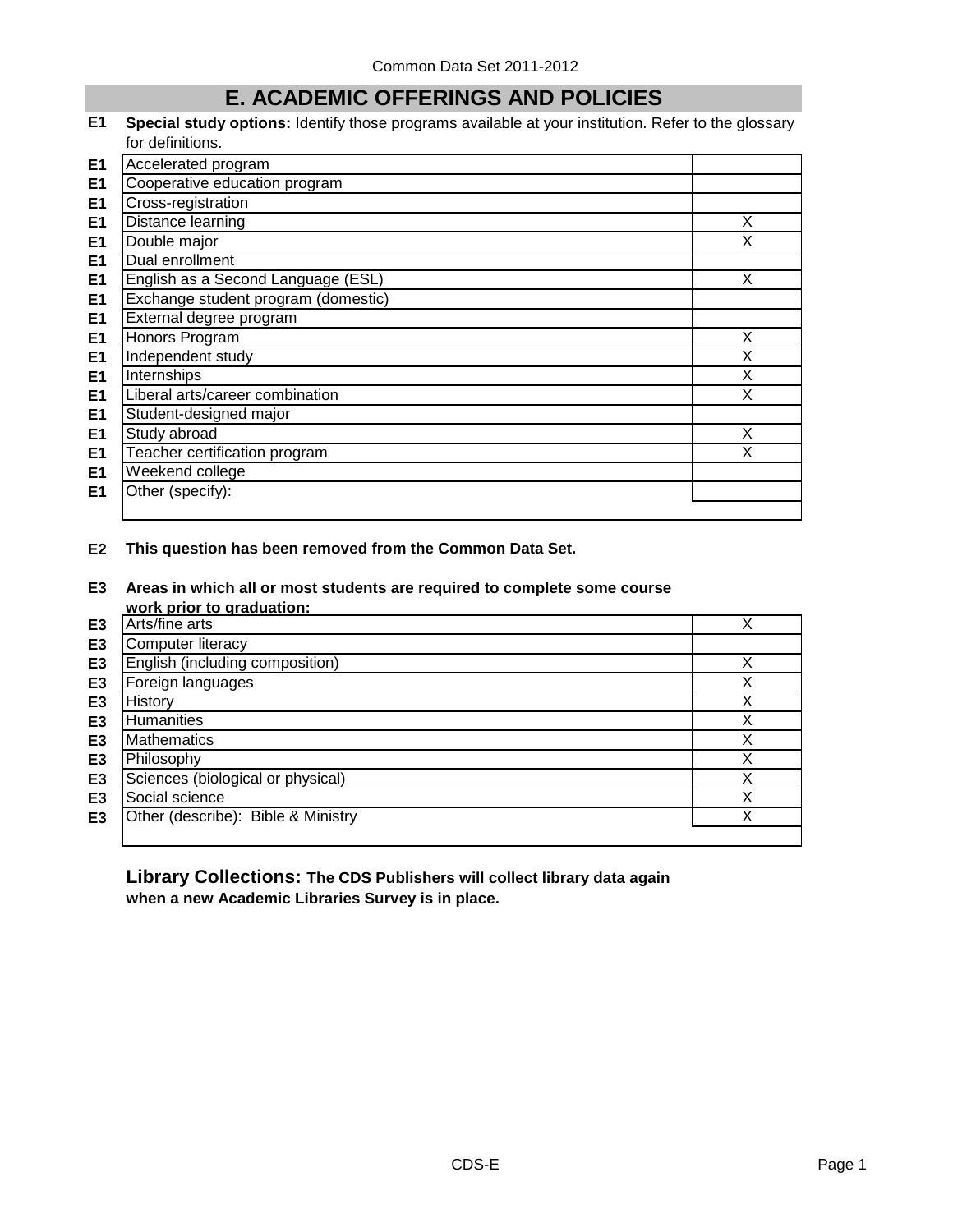## **F. STUDENT LIFE**

**F1** Percentages of first-time, first-year (freshman) degree-seeking students and degree-seeking undergraduates enrolled in Fall 2011 who fit the following categories:

| F <sub>1</sub> |                                                                                                                       | First-time, first-year<br>(freshman)<br>students | Traditional<br>Undergraduates |
|----------------|-----------------------------------------------------------------------------------------------------------------------|--------------------------------------------------|-------------------------------|
| F <sub>1</sub> | Percent who are from out of state (exclude<br>international/nonresident aliens from the numerator<br>and denominator) | 38%                                              | 31%                           |
| F <sub>1</sub> | Percent of men who join fraternities                                                                                  |                                                  |                               |
| F <sub>1</sub> | Percent of women who join sororities                                                                                  |                                                  |                               |
| F <sub>1</sub> | Percent who live in college-owned, -operated, or -<br>affiliated housing                                              | N/A                                              | N/A                           |
| F1             | Percent who live off campus or commute                                                                                | N/A                                              | N/A                           |
| F1             | Percent of students age 25 and older                                                                                  | 5%                                               | 30%                           |
| F <sub>1</sub> | Average age of full-time students                                                                                     | 20                                               | 24                            |
| F1             | Average age of all students (full- and part-time)                                                                     | 20                                               | 26                            |

**F2 Activities offered** Identify those programs available at your institution.

| F <sub>2</sub> | <b>Campus Ministries</b>     | Χ                       |
|----------------|------------------------------|-------------------------|
| F <sub>2</sub> | Choral groups                | $\overline{\mathsf{x}}$ |
| F <sub>2</sub> | Concert band                 | X                       |
| F <sub>2</sub> | Dance                        | $\overline{\mathsf{x}}$ |
| F <sub>2</sub> | Drama/theater                | X                       |
| F <sub>2</sub> | <b>International Student</b> |                         |
|                | Organization                 |                         |
| F <sub>2</sub> | Jazz band                    |                         |
| F <sub>2</sub> | Literary magazine            | Χ                       |
| F <sub>2</sub> | Marching band                |                         |
| F <sub>2</sub> | Model UN                     |                         |
| F <sub>2</sub> | Music ensembles              | Χ                       |
| F <sub>2</sub> | <b>Musical theater</b>       |                         |
| F <sub>2</sub> | Opera                        | Χ                       |
| F <sub>2</sub> | Pep band                     |                         |
| F <sub>2</sub> | Radio station                | Χ                       |
| F <sub>2</sub> | Student government           | X                       |
| F <sub>2</sub> | Student newspaper            | Χ                       |
| F <sub>2</sub> | Student-run film society     |                         |
| F <sub>2</sub> | Symphony orchestra           |                         |
| F <sub>2</sub> | <b>Television station</b>    |                         |
| F <sub>2</sub> | Yearbook                     |                         |

**F3 ROTC** (program offered in cooperation with Reserve Officers' Training Corps)

| F <sub>3</sub> |                                      | On Campus | At Cooperating<br>Institution | Name of Cooperating<br>Institution |
|----------------|--------------------------------------|-----------|-------------------------------|------------------------------------|
|                | <b>F3</b> Army ROTC is offered:      | N/A       | N/A                           |                                    |
|                | <b>F3</b> Naval ROTC is offered:     | N/A       | N/A                           |                                    |
|                | <b>F3</b> Air Force ROTC is offered: | N/A       | N/A                           |                                    |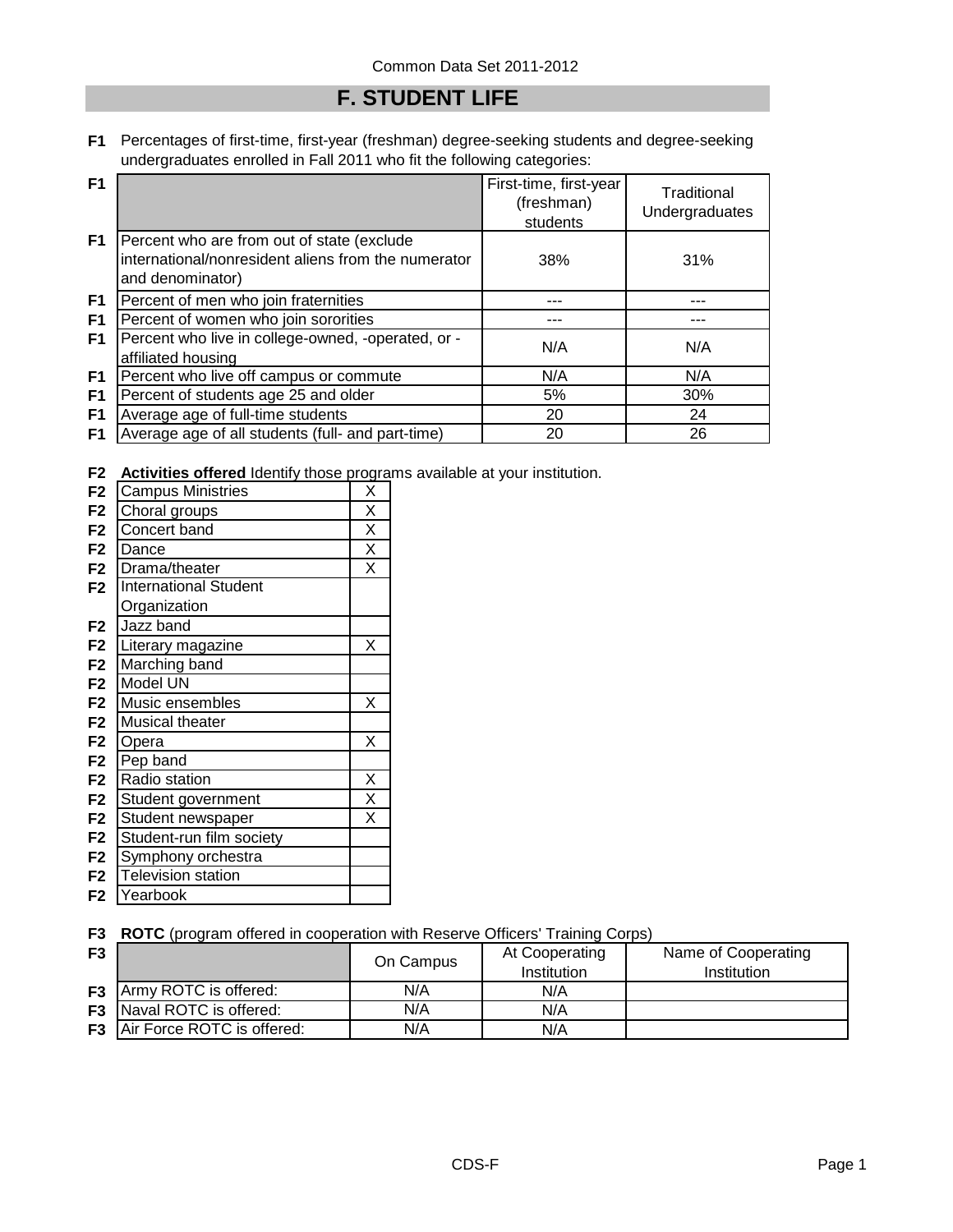**F4 Housing:** Check all types of college-owned, -operated, or -affiliated housing available for undergraduates at your institution.

| F4 | Coed dorms                                    |   |                  |
|----|-----------------------------------------------|---|------------------|
| F4 | Men's dorms                                   | X |                  |
| F4 | Women's dorms                                 | X |                  |
| F4 | Apartments for married students               | X |                  |
| F4 | Apartments for single students                | X | (Older students) |
| F4 | Special housing for disabled<br>students      | X | (Limited)        |
| F4 | Special housing for international<br>students |   |                  |
| F4 | Fraternity/sorority housing                   |   |                  |
| F4 | Cooperative housing                           |   |                  |
| F4 | Theme housing                                 |   |                  |
| F4 | Wellness housing                              |   |                  |
| F4 | Other housing options (specify):              |   |                  |
|    |                                               |   |                  |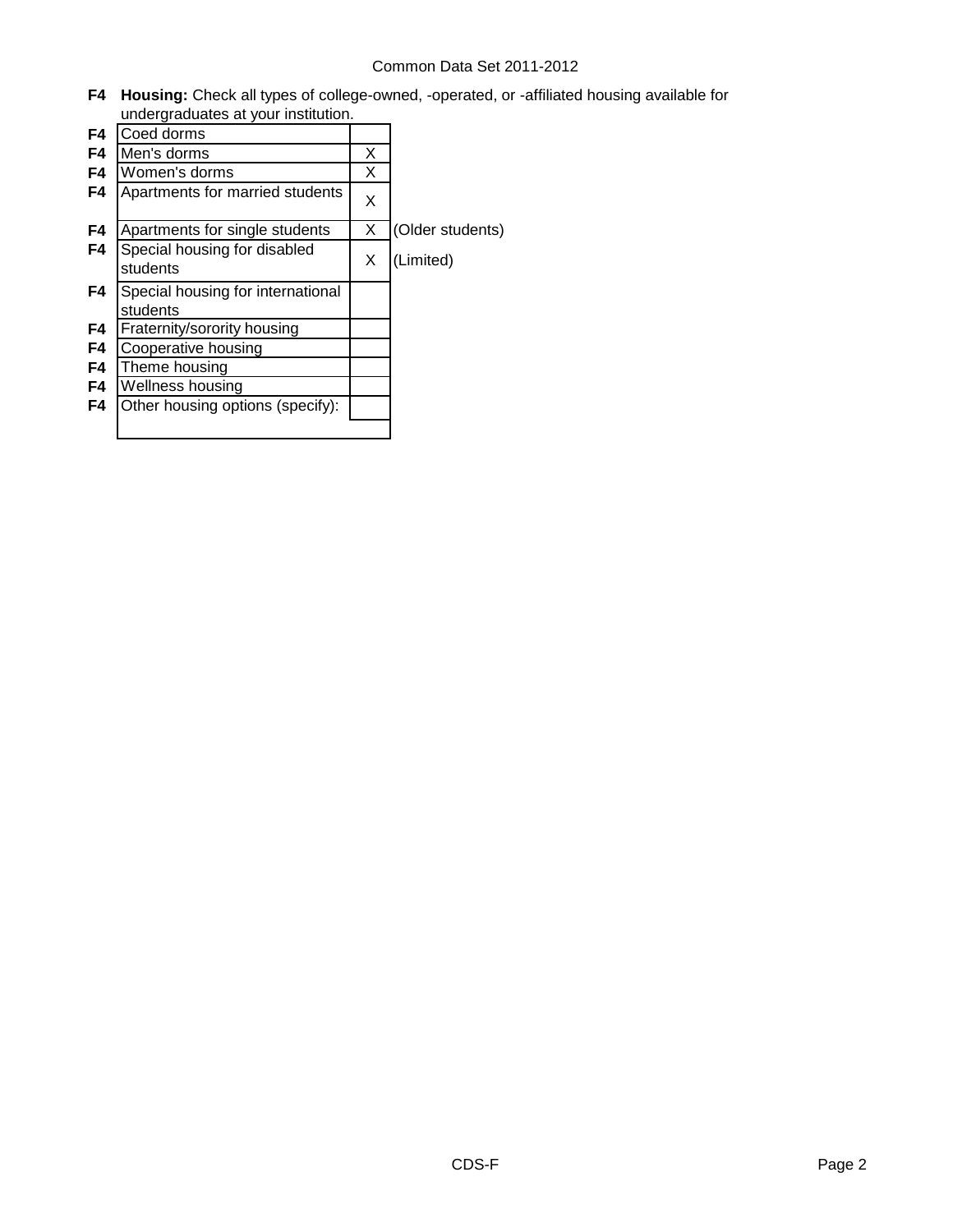### **G. ANNUAL EXPENSES**

**G0** Please provide the URL of your institution's net price calculator: [www.nyack.edu/sfs](http://www.nyack.edu/sfs)

#### **Provide 2012-2013 academic year costs of attendance for the following categories that are applicable to your institution.**

Check here if your institution's 2012-2013 academic year costs of attendance are not available at this time and provide an approximate date (i.e., month/day) when your institution's final 2012-2013 academic year costs of attendance will be available:

**G1 Undergraduate full-time tuition, required fees, room and board List the typical tuition, required fees, and room and board for a full-time undergraduate student for the FULL 2012-2013 academic year (30 semester or 45 quarter hours for institutions that derive annual tuition by multiplying credit hour cost by number of credits). A full academic year refers to the period of time generally extending from September to June; usually equated to two semesters, two trimesters, three quarters, or the period covered by a four-one-four plan. Room and board is defined as double occupancy and 19 meals per week or the maximum meal plan. Required fees include only charges that all full-time students must pay that are not included in tuition (e.g., registration, health, or activity fees.) Do not include optional fees (e.g., parking, laboratory use).**

| G <sub>1</sub> |                                                                          | First-Year | Undergraduates |         |
|----------------|--------------------------------------------------------------------------|------------|----------------|---------|
| G <sub>1</sub> | PRIVATE INSTITUTIONS                                                     |            |                |         |
|                | Tuition:                                                                 | \$22,250   | \$22,250       |         |
| G1             | <b>PUBLIC INSTITUTIONS</b>                                               |            |                |         |
|                | Tuition:                                                                 |            |                |         |
|                | In-district                                                              |            |                |         |
| G1             | <b>PUBLIC INSTITUTIONS</b>                                               |            |                |         |
|                | In-state (out-of-district):                                              |            |                |         |
| G1             | PUBLIC INSTITUTIONS                                                      |            |                |         |
|                | Out-of-state:                                                            |            |                |         |
| G1             | NONRESIDENT ALIENS                                                       |            |                |         |
|                | Tuition:                                                                 |            |                |         |
|                |                                                                          |            |                |         |
| G <sub>1</sub> | <b>REQUIRED FEES:</b>                                                    | \$250      | \$250          |         |
|                |                                                                          |            |                |         |
| G <sub>1</sub> | ROOM AND BOARD:                                                          |            |                |         |
|                | (on-campus)                                                              | \$8,400    | \$8,400        |         |
| G <sub>1</sub> | <b>ROOM ONLY:</b>                                                        |            |                |         |
|                | (on-campus)                                                              |            |                |         |
| G1             | <b>BOARD ONLY:</b>                                                       |            |                |         |
|                | (on-campus meal plan)                                                    |            |                |         |
|                |                                                                          |            |                |         |
| G1             | Comprehensive tuition and room and board fee (if your                    |            |                |         |
|                | college cannot provide separate tuition and room and                     |            |                |         |
|                | board fees):                                                             |            |                |         |
| G <sub>1</sub> | Other:                                                                   |            |                |         |
|                |                                                                          |            |                |         |
| G <sub>2</sub> |                                                                          |            | Minimum        |         |
|                | $\bullet$ a latingle as at assaits nos to see a student can take for the |            |                | Maximum |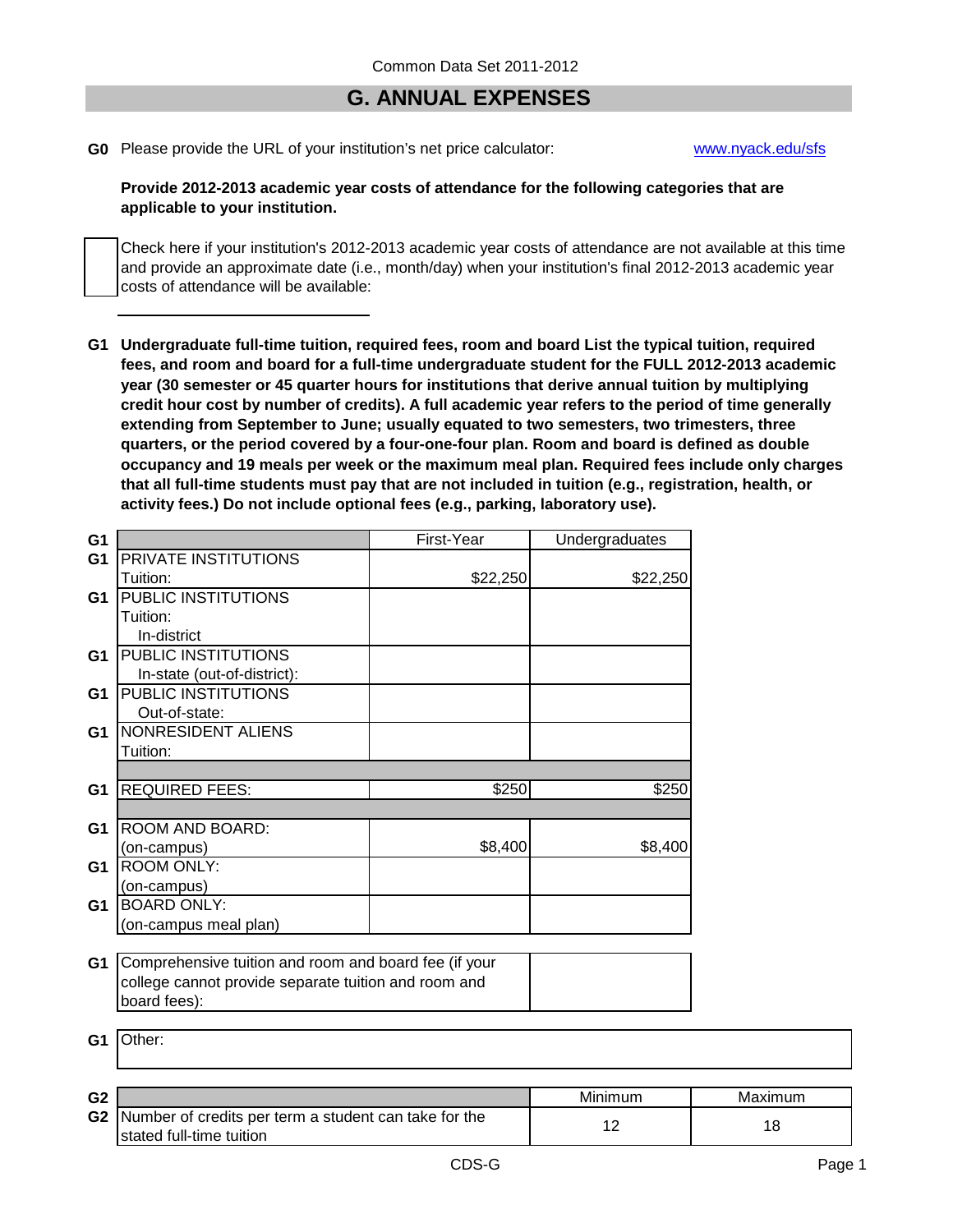| G <sub>3</sub> |                                                                                                           | Yes | No. |
|----------------|-----------------------------------------------------------------------------------------------------------|-----|-----|
| G <sub>3</sub> | Do tuition and fees vary by year of study (e.g., sophomore,<br>junior, senior)?                           |     | X   |
|                |                                                                                                           |     |     |
| G4             |                                                                                                           | Yes | No. |
| G4             | Do tuition and fees vary by undergraduate instructional<br>program?                                       |     | х   |
| G4             |                                                                                                           | %   |     |
| G4             | If yes, what percentage of full-time undergraduates pay<br>more than the tuition and fees reported in G1? |     |     |

**G5** Provide the estimated expenses for a typical full-time undergraduate student:

| G <sub>5</sub>                   |                                                                                                                                  | <b>Residents</b> | Commuters<br>(living at home) | Commuters<br>(not living at home) |
|----------------------------------|----------------------------------------------------------------------------------------------------------------------------------|------------------|-------------------------------|-----------------------------------|
| G <sub>5</sub>                   | <b>Books and supplies</b>                                                                                                        | \$750            | \$750                         | \$750                             |
| G <sub>5</sub><br>G <sub>5</sub> | Room only<br>Board only                                                                                                          |                  | \$4,800                       |                                   |
| G5                               | Room and board total (if your<br>college cannot provide separate<br>room and board figures for<br>commuters not living at home): |                  |                               | \$9,030                           |
| G5                               | ransportation                                                                                                                    | \$1,390          | \$2,544                       | \$1,390                           |
| G5                               | Other expenses                                                                                                                   | \$2,416          | \$2,416                       | \$2,416                           |

#### **G6** Undergraduate per-credit-hour charges (tuition only)

| G <sub>6</sub> | <b>PRIVATE INSTITUTIONS:</b> | \$927.00 |
|----------------|------------------------------|----------|
| G <sub>6</sub> | <b>PUBLIC INSTITUTIONS</b>   |          |
|                | In-district:                 |          |
| G <sub>6</sub> | <b>PUBLIC INSTITUTIONS</b>   |          |
|                | In-state (out-of-district):  |          |
| G6             | <b>PUBLIC INSTITUTIONS</b>   |          |
|                | Out-of-state:                |          |
| G6             | <b>NONRESIDENT ALIENS:</b>   |          |
|                |                              |          |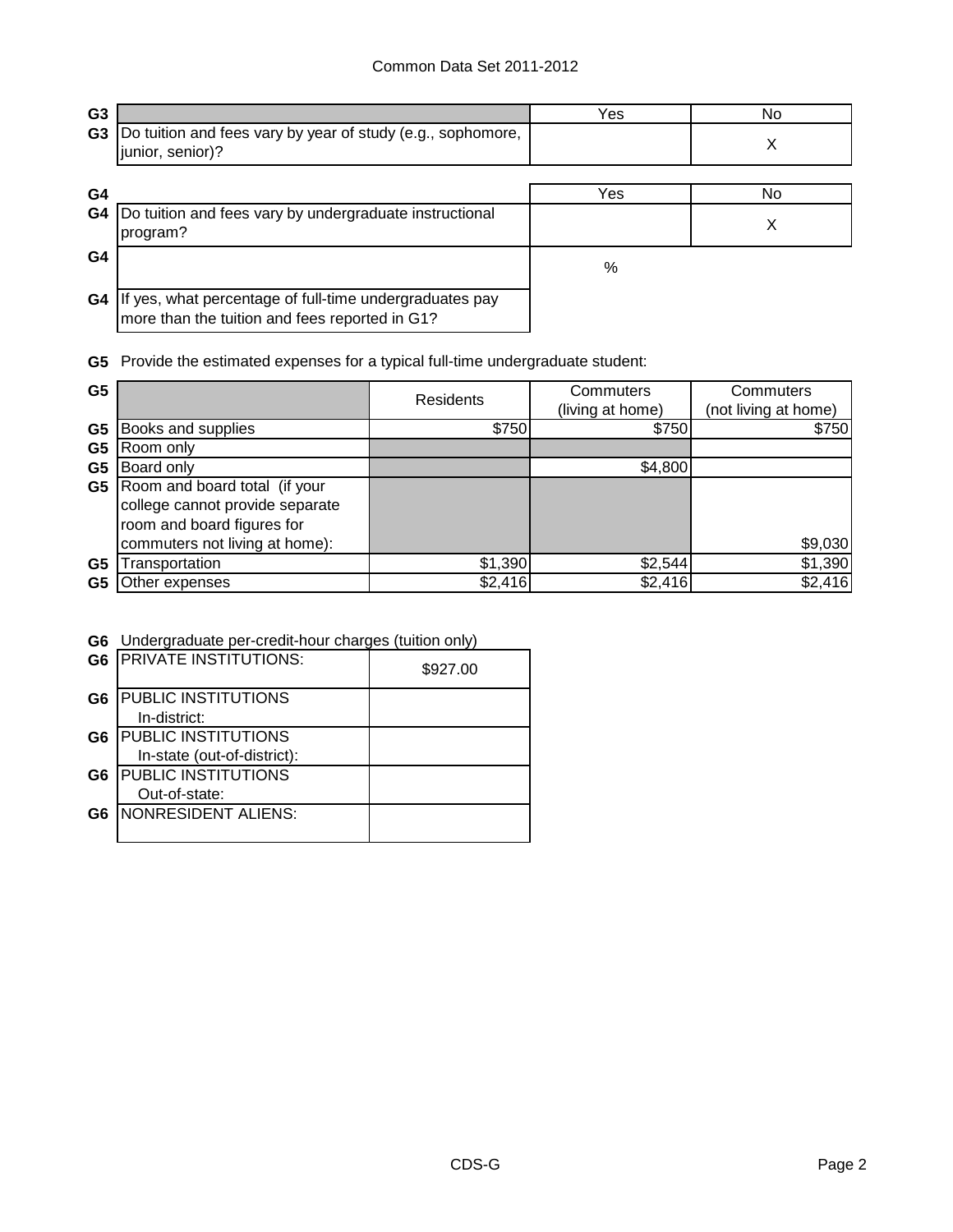## **H. FINANCIAL AID**

### **Aid Awarded to Enrolled Undergraduates**

Enter total dollar amounts awarded to enrolled full-time and less than full-time degree-seeking undergraduates (using the same cohort reported in CDS Question B1, "total degree-seeking" undergraduates) in the following categories. (Note: If the data being reported are final figures for the 2010- 2011 academic year (see the next item below), use the 2010-2011 academic year's CDS Question B1 cohort.) Include aid awarded to international students (i.e., those not qualifying for federal aid). Aid that is non-need-based but that was used to meet need should be reported in the need-based aid columns. (For a suggested order of precedence in assigning categories of aid to cover need, see the entry for "non-needbased scholarship or grant aid" on the last page of the definitions section.)

| H1        |                                                                                                                                      | 2011-2012<br>estimated | 2010-2011<br>final |
|-----------|--------------------------------------------------------------------------------------------------------------------------------------|------------------------|--------------------|
| <b>H1</b> | Indicate the academic year for which data are reported for items H1,<br>H <sub>2</sub> , H <sub>2</sub> A, and H <sub>6</sub> below: |                        |                    |

**H3** Which needs-analysis methodology does your institution use in awarding institutional aid?

| H <sub>3</sub> | Federal methodology (FM)       |  |
|----------------|--------------------------------|--|
| H <sub>3</sub> | Institutional methodology (IM) |  |

**H3** Both FM and IM

| H1             |                                                                                                                                                                                   | <b>Need-based \$</b><br>(Include non-need-<br>based aid used to<br>meet need.) | Non-need-<br>based \$<br>(Exclude non-need-<br>based aid used to<br>meet need.) |
|----------------|-----------------------------------------------------------------------------------------------------------------------------------------------------------------------------------|--------------------------------------------------------------------------------|---------------------------------------------------------------------------------|
| H <sub>1</sub> | <b>Scholarships/Grants</b>                                                                                                                                                        |                                                                                |                                                                                 |
| H1             | Federal                                                                                                                                                                           | \$4,712,378                                                                    | \$4,000                                                                         |
| H1             | State (i.e., all states, not only the state in which your institution is<br>located)                                                                                              | \$2,223,833                                                                    | \$1,652                                                                         |
| H1             | Institutional: Endowed scholarships, annual gifts and tuition funded<br>grants, awarded by the college, excluding athletic aid and tuition<br>waivers (which are reported below). | \$8,699,931                                                                    | \$1,463,717                                                                     |
| H1             | Scholarships/grants from external sources (e.g., Kiwanis, National<br>Merit) not awarded by the college                                                                           | \$141,504                                                                      | \$47,103                                                                        |
| H1             | <b>Total Scholarships/Grants</b>                                                                                                                                                  | \$15,777,646                                                                   | \$1,516,472                                                                     |
| H1             | <b>Self-Help</b>                                                                                                                                                                  |                                                                                |                                                                                 |
| H1             | Student loans from all sources (excluding parent loans)                                                                                                                           | \$11,561,035                                                                   | \$1,676,070                                                                     |
| H1             | <b>Federal Work-Study</b>                                                                                                                                                         | \$215,884                                                                      |                                                                                 |
| H1             | State and other (e.g., institutional) work-study/employment (Note:                                                                                                                |                                                                                |                                                                                 |
|                | Excludes Federal Work-Study captured above.)                                                                                                                                      | \$84,023                                                                       | \$3,306                                                                         |
| H1             | <b>Total Self-Help</b>                                                                                                                                                            | \$11,860,942                                                                   | \$1,679,376                                                                     |
| H <sub>1</sub> | <b>Other</b>                                                                                                                                                                      |                                                                                |                                                                                 |
| H1             | <b>Parent Loans</b>                                                                                                                                                               | \$1,630,504                                                                    | \$590,940                                                                       |
| H1             | Tuition Waivers<br>Reporting is optional. Report tuition waivers in this row if you choose to report them. Do<br>not report tuition waivers elsewhere.                            | \$329,772                                                                      | \$199,674                                                                       |
| H1             | <b>Athletic Awards</b>                                                                                                                                                            | \$992,467                                                                      | \$524,522                                                                       |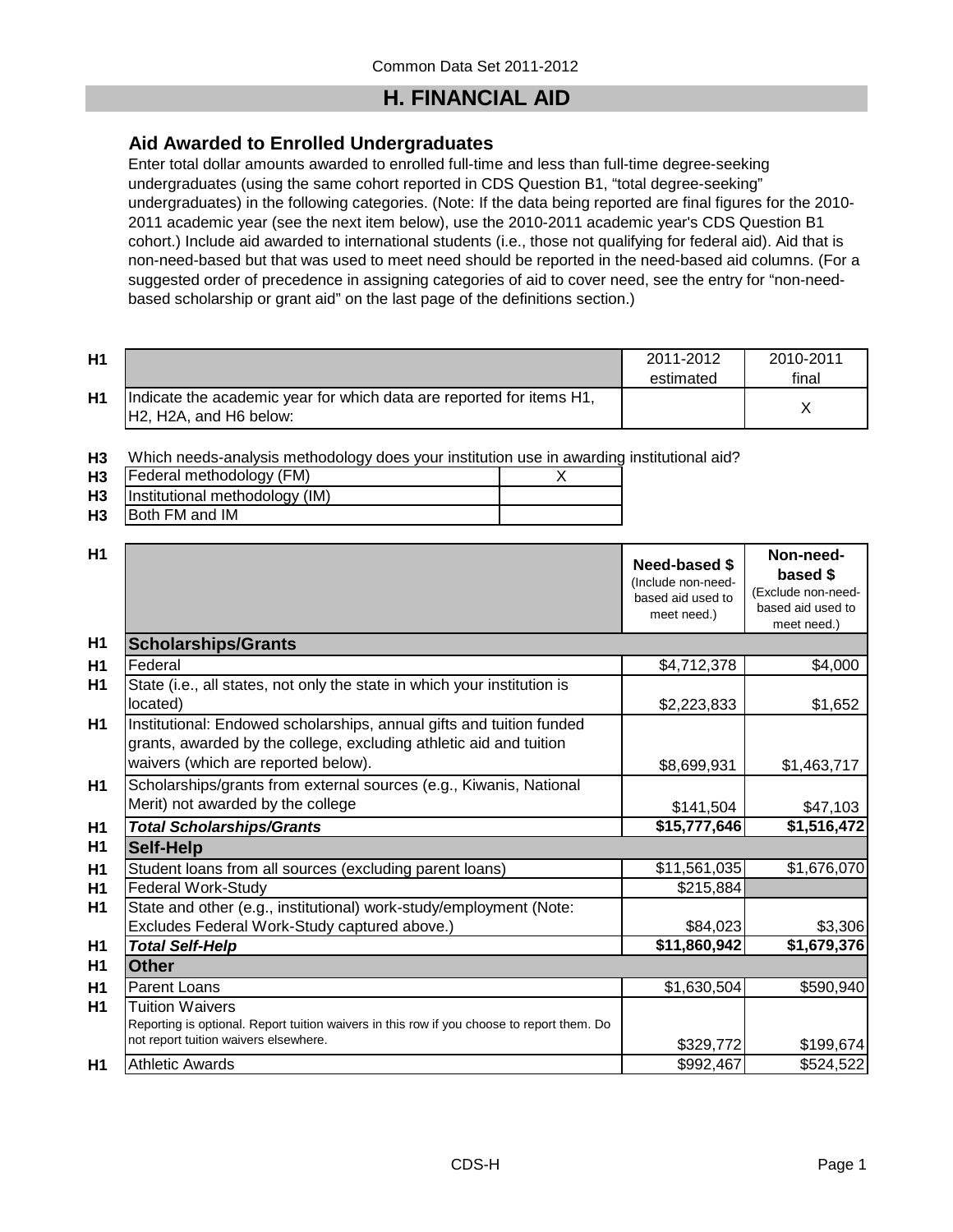**H2 Number of Enrolled Students Awarded Aid:** List the number of degree-seeking full-time and less-thanfull-time undergraduates who applied for and were awarded financial aid from any source. **Aid that is nonneed-based but that was used to meet need should be counted as need-based aid.** Numbers should reflect the cohort awarded the dollars reported in H1. Note: In the chart below, students may be counted in more than one row, and full-time freshmen should also be counted as full-time undergraduates.

| H <sub>2</sub> |              |                                                                                                                                                                                                                                                                                              | <b>First-time</b> | <b>Full-time</b>     | <b>Less Than</b> |
|----------------|--------------|----------------------------------------------------------------------------------------------------------------------------------------------------------------------------------------------------------------------------------------------------------------------------------------------|-------------------|----------------------|------------------|
|                |              |                                                                                                                                                                                                                                                                                              | <b>Full-time</b>  | <b>Undergraduate</b> | <b>Full-time</b> |
| H <sub>2</sub> |              | a) Number of degree-seeking undergraduate students                                                                                                                                                                                                                                           | <b>Freshmen</b>   | (Incl. Fresh.)       | Undergraduate    |
|                |              | (CDS Item B1 if reporting on Fall 2011 cohort)                                                                                                                                                                                                                                               | 314               | 1545                 | 212              |
|                |              |                                                                                                                                                                                                                                                                                              |                   |                      |                  |
| H <sub>2</sub> |              | b) Number of students in line a who applied for need-<br>based financial aid                                                                                                                                                                                                                 | 302               | 1413                 | 179              |
| H <sub>2</sub> |              | c) Number of students in line <b>b</b> who were determined to                                                                                                                                                                                                                                | 289               | 1347                 | 164              |
|                |              | have financial need                                                                                                                                                                                                                                                                          |                   |                      |                  |
| H <sub>2</sub> |              | d) Number of students in line c who were awarded any<br>financial aid                                                                                                                                                                                                                        | 289               | 1346                 | 162              |
| H <sub>2</sub> |              | e) Number of students in line d who were awarded any<br>need-based scholarship or grant aid                                                                                                                                                                                                  | 289               | 1342                 | 153              |
| H <sub>2</sub> | $f$ )        | Number of students in line d who were awarded any<br>need-based self-help aid                                                                                                                                                                                                                | 272               | 1258                 | 145              |
| H <sub>2</sub> |              | g) Number of students in line d who were awarded any<br>non-need-based scholarship or grant aid                                                                                                                                                                                              | 12                | 46                   | $\overline{2}$   |
| H <sub>2</sub> |              | h) Number of students in line <b>d</b> whose need was fully met<br>(exclude PLUS loans, unsubsidized loans, and private<br>alternative loans)                                                                                                                                                | 22                | 109                  | $\overline{7}$   |
| H <sub>2</sub> |              | On average, the percentage of need that was met of<br>students who were awarded any need-based aid.<br>Exclude any aid that was awarded in excess of need as<br>well as any resources that were awarded to replace<br>EFC (PLUS loans, unsubsidized loans, and private<br>alternative loans) | 66.8%             | 63.0%                | 39.9%            |
| H <sub>2</sub> | li)          | The average financial aid package of those in line d.<br>Exclude any resources that were awarded to replace<br>EFC (PLUS loans, unsubsidized loans, and private<br>alternative loans)                                                                                                        | 18,913<br>\$      | 18,009<br>\$         | \$7,071          |
| H <sub>2</sub> | $\mathsf{k}$ | Average need-based scholarship and grant award of<br>those in line e                                                                                                                                                                                                                         | \$14,562          | \$12,526             | \$3,778          |
| H <sub>2</sub> |              | Average need-based self-help award (excluding PLUS<br>loans, unsubsidized loans, and private alternative<br>loans) of those in line f                                                                                                                                                        | 4,623<br>\$       | \$5,777              | \$3,912          |
| H <sub>2</sub> |              | m) Average need-based loan (excluding PLUS loans,<br>unsubsidized loans, and private alternative loans) of<br>those in line f who were awarded a need-based loan                                                                                                                             | \$3,522           | \$4,564              | \$3,748          |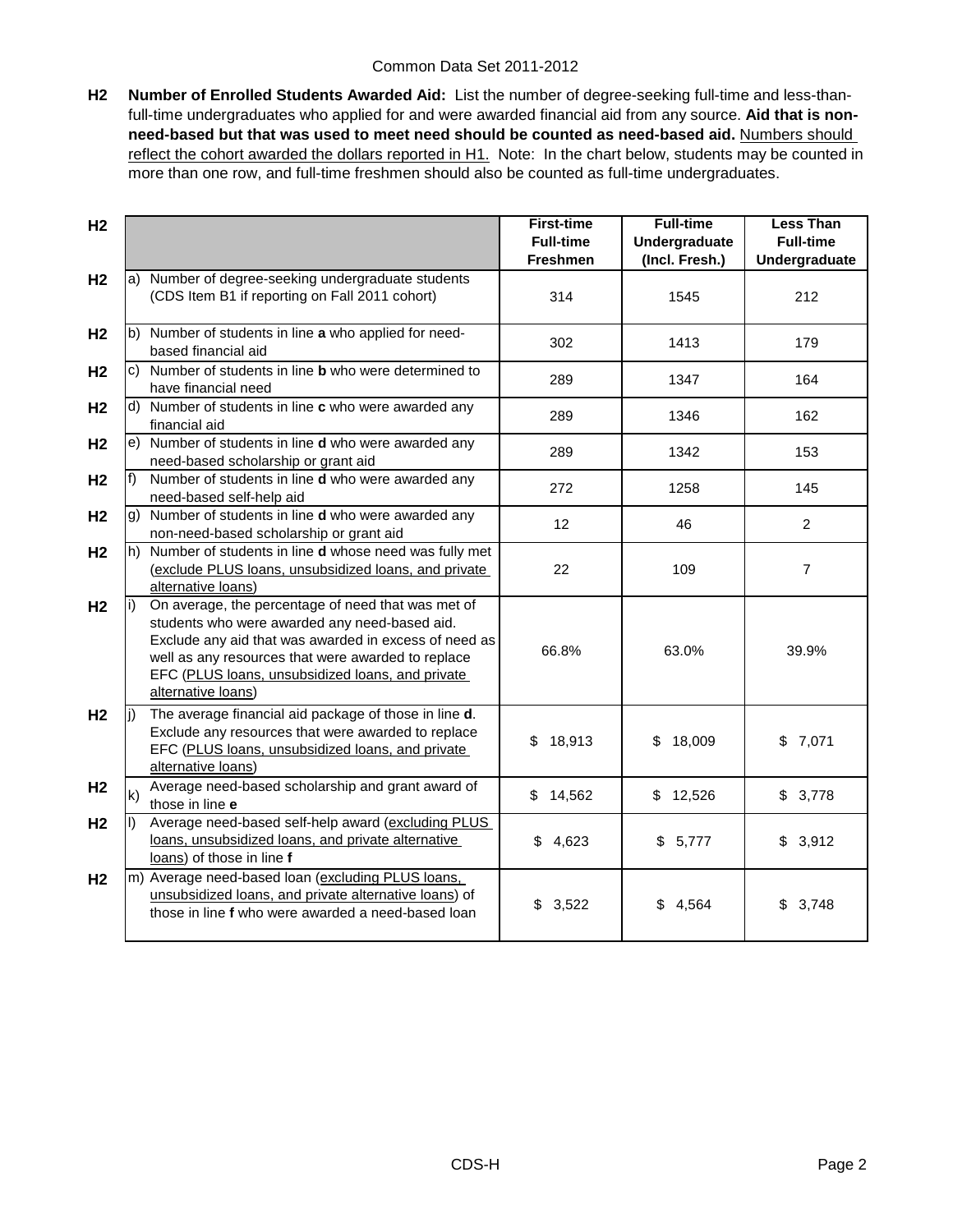**H2A Number of Enrolled Students Awarded Non-need-based Scholarships and Grants**: List the number of degree-seeking full-time and less-than-full-time undergraduates who had no financial need and who were awarded institutional non-need-based scholarship or grant aid. Numbers should reflect the cohort awarded the dollars reported in H1. Note: In the chart below, students may be counted in more than one row, and full-time freshmen should also be counted as full-time undergraduates.

| H2A               |                                                                                                                                                                                                                  | <b>First-time</b><br><b>Full-time</b><br><b>Freshmen</b> | <b>Full-time</b><br><b>Undergrad</b><br>(Incl. Fresh.) | Less Than<br><b>Full-time</b><br>Undergrad |
|-------------------|------------------------------------------------------------------------------------------------------------------------------------------------------------------------------------------------------------------|----------------------------------------------------------|--------------------------------------------------------|--------------------------------------------|
| $H2A \ln$         | Number of students in line a who had no financial need<br>and who were awarded institutional non-need-based<br>scholarship or grant aid (exclude those who were<br>awarded athletic awards and tuition benefits) | 22                                                       | 183                                                    | 29                                         |
| $H2A$ (o)         | Average dollar amount of institutional non-need-based<br>scholarship and grant aid awarded to students in line n                                                                                                 | \$6,704                                                  | \$7,161                                                | 1,761<br>S.                                |
| $H2A$ $ p\rangle$ | Number of students in line a who were awarded an<br>institutional non-need-based athletic scholarship or<br>grant                                                                                                | 10                                                       | 46                                                     | $\Omega$                                   |
| $H2A  q\rangle$   | Average dollar amount of institutional non-need-based<br>athletic scholarships and grants awarded to students in<br>line <b>p</b>                                                                                | \$9,312                                                  | 11.402<br>\$                                           | \$0                                        |

#### **H3** Incorporated into H1 above.

**Note:** These are the graduates and loan types to include and exclude in order to fill out CDS H4, H4a, H5, and H5a.

Include: \* 2011 undergraduate class who graduated between July 1, 2098 and June 30, 2011 who started at your institution as first- time students and received a bachelor's degree between July 1, 2010 and June 30, 2011. \* only loans made to students who borrowed

while enrolled at your institution.

\* co-signed loans.

Exclude: \* those who transferred in. \* money borrowed at other institutions.

| H4        | Provide the percentage of the class (defined above) who borrowed at any time through<br>any loan programs (institutional, state, Federal Perkins, Federal Stafford Subsidized and<br>Unsubsidized, private loans that were certified by your institution, etc.; exclude parent<br>loans). Include both Federal Direct Student Loans and Federal Family Education Loans. |          |
|-----------|-------------------------------------------------------------------------------------------------------------------------------------------------------------------------------------------------------------------------------------------------------------------------------------------------------------------------------------------------------------------------|----------|
|           |                                                                                                                                                                                                                                                                                                                                                                         | 79%l     |
| H4a       |                                                                                                                                                                                                                                                                                                                                                                         |          |
|           | Provide the percentage of the class (defined above) who borrowed at any time through                                                                                                                                                                                                                                                                                    |          |
|           | federal loan programs--Federal Perkins, Federal Stafford Subsidized and Unsubsidized.                                                                                                                                                                                                                                                                                   |          |
|           | Include both Federal Direct Student Loans and Federal Family Education Loans. NOTE:                                                                                                                                                                                                                                                                                     |          |
|           | exclude all institutional, state, private alternative loans and parent loans.                                                                                                                                                                                                                                                                                           | 79%      |
| <b>H5</b> | Report the average per-undergraduate-borrower cumulative principal borrowed of those                                                                                                                                                                                                                                                                                    |          |
|           | in line H4.                                                                                                                                                                                                                                                                                                                                                             | \$35.725 |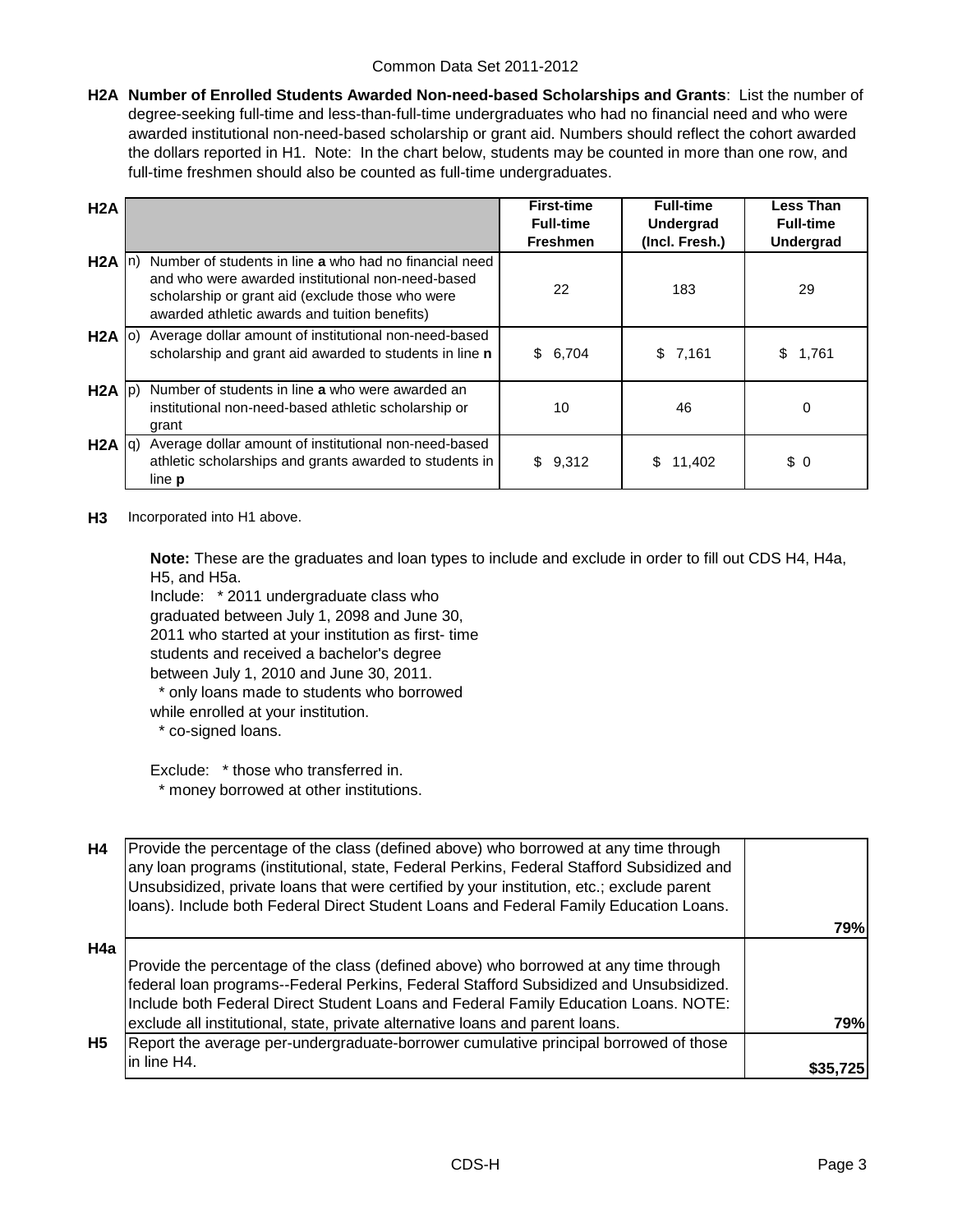| <b>H5a</b> Report the average per-undergraduate-borrower cumulative principal borrowed, of those |          |
|--------------------------------------------------------------------------------------------------|----------|
| in H4a, through federal loan programs--Federal Perkins, Federal Stafford Subsidized and          |          |
| Unsubsidized. Include both Federal Direct Student Loans and Federal Family Education             |          |
| Loans. These are listed in line H4a. NOTE: exclude all institutional, state, private             |          |
| alternative loans and exclude parent loans.                                                      | \$29,651 |

**Aid to Undergraduate Degree-seeking Nonresident Aliens** (Note: Report numbers and dollar amounts for the same academic year checked in item H1.)

**H6** Indicate your institution's policy regarding institutional scholarship and grant aid for undergraduate degreeseeking nonresident aliens:

| H6   Institutional need-based scholarship or grant aid is available     |  |
|-------------------------------------------------------------------------|--|
| H6   Institutional non-need-based scholarship or grant aid is available |  |
| H6   Institutional scholarship or grant aid is not available            |  |

| H6   If institutional financial aid is available for undergraduate degree-seeking nonresident<br>aliens, provide the number of undergraduate degree-seeking nonresident aliens who |    |
|------------------------------------------------------------------------------------------------------------------------------------------------------------------------------------|----|
| were awarded need-based or non-need-based aid:                                                                                                                                     | 84 |

| <b>H6</b> | Average dollar amount of institutional financial aid awarded to undergraduate degree-                |  |
|-----------|------------------------------------------------------------------------------------------------------|--|
|           | seeking nonresident aliens:                                                                          |  |
|           |                                                                                                      |  |
|           | l∓anal dalla costre di affranti nel fiscoli fiscolata la fiscola di altre costrela costrela di costr |  |

- **H6** \$362,562 Total dollar amount of institutional financial aid awarded to undergraduate degreeseeking nonresident aliens:
- **H7** Check off all financial aid forms nonresident alien first-year financial aid applicants must submit:

| <b>H7</b> | Institution's own financial aid form                                       |  |
|-----------|----------------------------------------------------------------------------|--|
| <b>H7</b> | <b>CSS/Financial Aid PROFILE</b>                                           |  |
| <b>H7</b> | International Student's Financial Aid Application                          |  |
| <b>H7</b> | International Student's Certification of Finances                          |  |
| <b>H7</b> | Other (specify):                                                           |  |
|           | Admission application gathers institutional financial aid eligibility info |  |

### **Process for First-Year/Freshman Students**

**H8** Check off all financial aid forms domestic first-year (freshman) financial aid applicants must submit:

| H <sub>8</sub> | <b>FAFSA</b>                                                               |  |
|----------------|----------------------------------------------------------------------------|--|
| H <sub>8</sub> | Institution's own financial aid form                                       |  |
| H <sub>8</sub> | <b>CSS/Financial Aid PROFILE</b>                                           |  |
| H <sub>8</sub> | State aid form                                                             |  |
| H <sub>8</sub> | Noncustodial PROFILE                                                       |  |
| H <sub>8</sub> | <b>Business/Farm Supplement</b>                                            |  |
| H <sub>8</sub> | Other (specify):                                                           |  |
|                | Admission application gathers institutional financial aid eligibility info |  |

#### **H9** Indicate filing dates for first-year (freshman) students:

| H9 | Priority date for filing required financial aid forms:                                |  |
|----|---------------------------------------------------------------------------------------|--|
| H9 | Deadline for filing required financial aid forms:                                     |  |
| H9 | No deadline for filing required forms (applications processed on a<br>rolling basis): |  |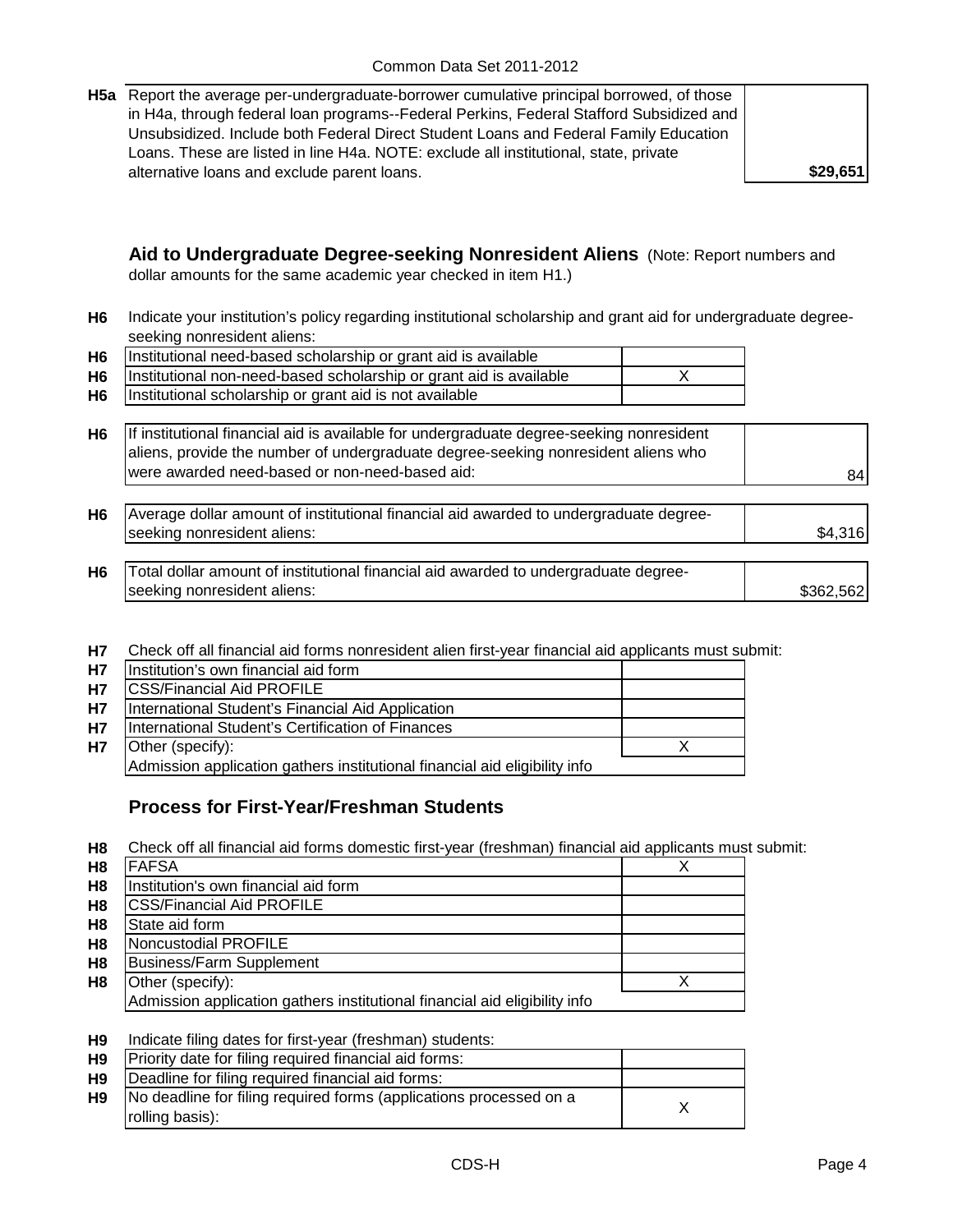**H10** Indicate notification dates for first-year (freshman) students (answer a or b):

|                 | H <sub>10</sub> a) Students notified on or about (date): |     |    |
|-----------------|----------------------------------------------------------|-----|----|
| H <sub>10</sub> |                                                          | Yes | No |
|                 | H <sub>10</sub> b) Students notified on a rolling basis: |     |    |
| H <sub>10</sub> | If yes, starting date:                                   |     |    |

**H11** Indicate reply dates:

| H11 Students must reply by (date):        |  |
|-------------------------------------------|--|
| $H11$ or within<br>weeks of notification. |  |

### **Types of Aid Available**

Please check off all types of aid available to undergraduates at your institution:

**H12** Loans

| <b>H12 FEDERAL DIRECT STUDENT LOAN PROGRAM (DIRECT LOAN)</b> |  |
|--------------------------------------------------------------|--|
| <b>H12</b> Direct Subsidized Stafford Loans                  |  |
| <b>H12</b> Direct Unsubsidized Stafford Loans                |  |
| <b>H12</b> Direct PLUS Loans                                 |  |

| <b>H12</b>   Federal Perkins Loans                           |  |
|--------------------------------------------------------------|--|
| <b>H12</b>   Federal Nursing Loans                           |  |
| <b>H12</b> State Loans                                       |  |
| <b>H12</b> College/university loans from institutional funds |  |
| H <sub>12</sub> Other (specify):                             |  |
|                                                              |  |

#### **H13** Scholarships and Grants

|                 | H <sub>13</sub> NEED-BASED:                                          |   |
|-----------------|----------------------------------------------------------------------|---|
| H <sub>13</sub> | <b>Federal Pell</b>                                                  |   |
| H <sub>13</sub> | <b>SEOG</b>                                                          | х |
| H <sub>13</sub> | State scholarships/grants                                            | Χ |
| H <sub>13</sub> | Private scholarships                                                 | Х |
| H <sub>13</sub> | College/university scholarship or grant aid from institutional funds |   |
| H <sub>13</sub> | United Negro College Fund                                            |   |
| H <sub>13</sub> | <b>Federal Nursing Scholarship</b>                                   |   |
| H <sub>13</sub> | Other (specify):                                                     |   |
|                 |                                                                      |   |

**H14** Check off criteria used in awarding institutional aid. Check all that apply.

| H14             |                          | Non-Need Based | Need-Based |
|-----------------|--------------------------|----------------|------------|
| H <sub>14</sub> | Academics                | Х              |            |
| H <sub>14</sub> | Alumni affiliation       | Χ              |            |
| H <sub>14</sub> | Art                      |                |            |
| H <sub>14</sub> | Athletics                | Χ              |            |
| H <sub>14</sub> | Job skills               |                |            |
| H <sub>14</sub> | <b>ROTC</b>              |                |            |
| H <sub>14</sub> | Leadership               | Χ              |            |
| H <sub>14</sub> | Minority status          |                |            |
| H <sub>14</sub> | Music/drama              | Χ              |            |
| H <sub>14</sub> | Religious affiliation    | Χ              |            |
| H <sub>14</sub> | State/district residency | Χ              |            |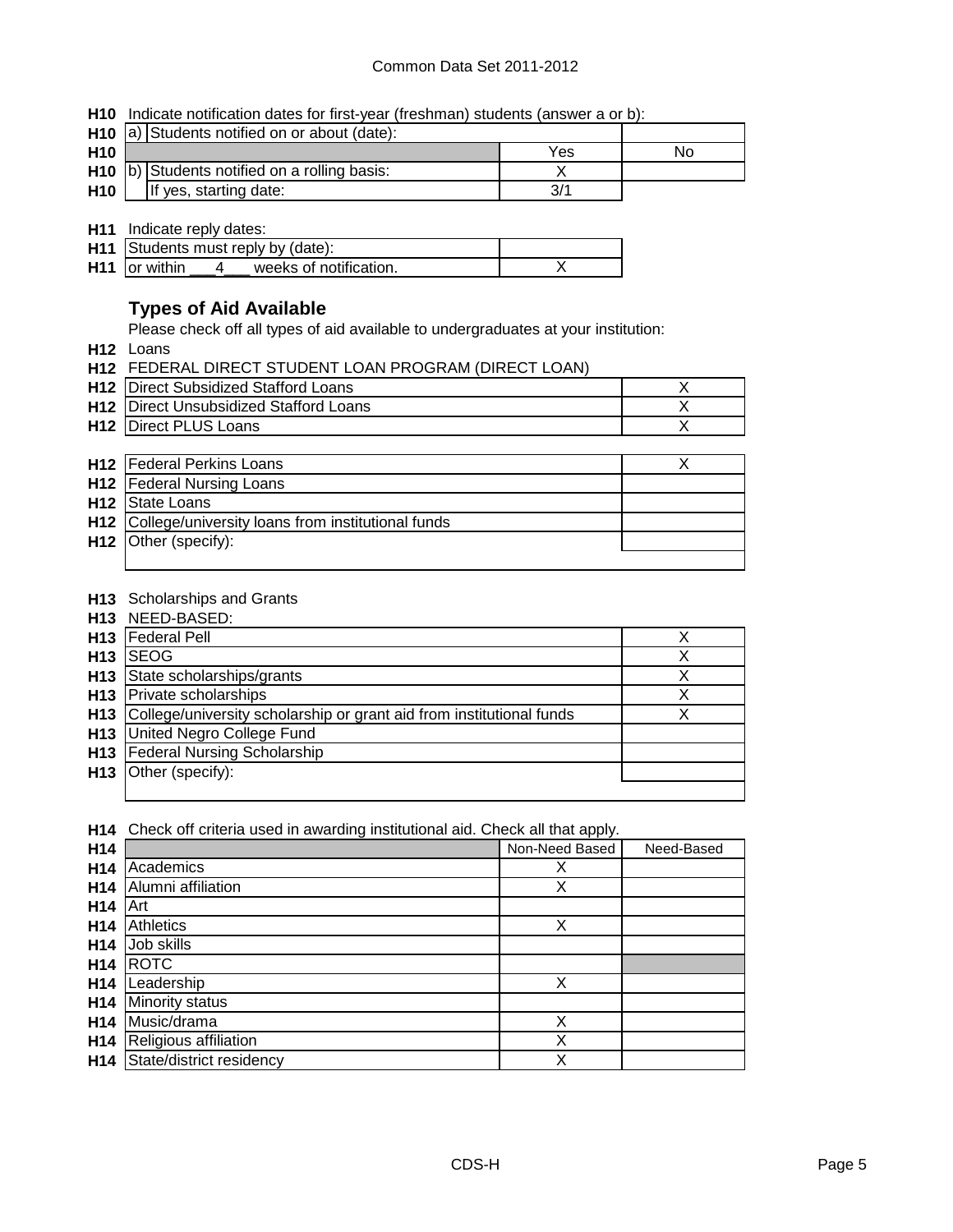#### **H15**

If your institution has recently implemented any major financial aid policy, program, or initiative to make your institution more affordable to incoming students such as replacing loans with grants, or waiving costs for families below a certain income level please provide details below:

In the packaging process there is a need-based matrix that looks at outstanding need. The dollar amount of awards given through this matrix measure has been increased.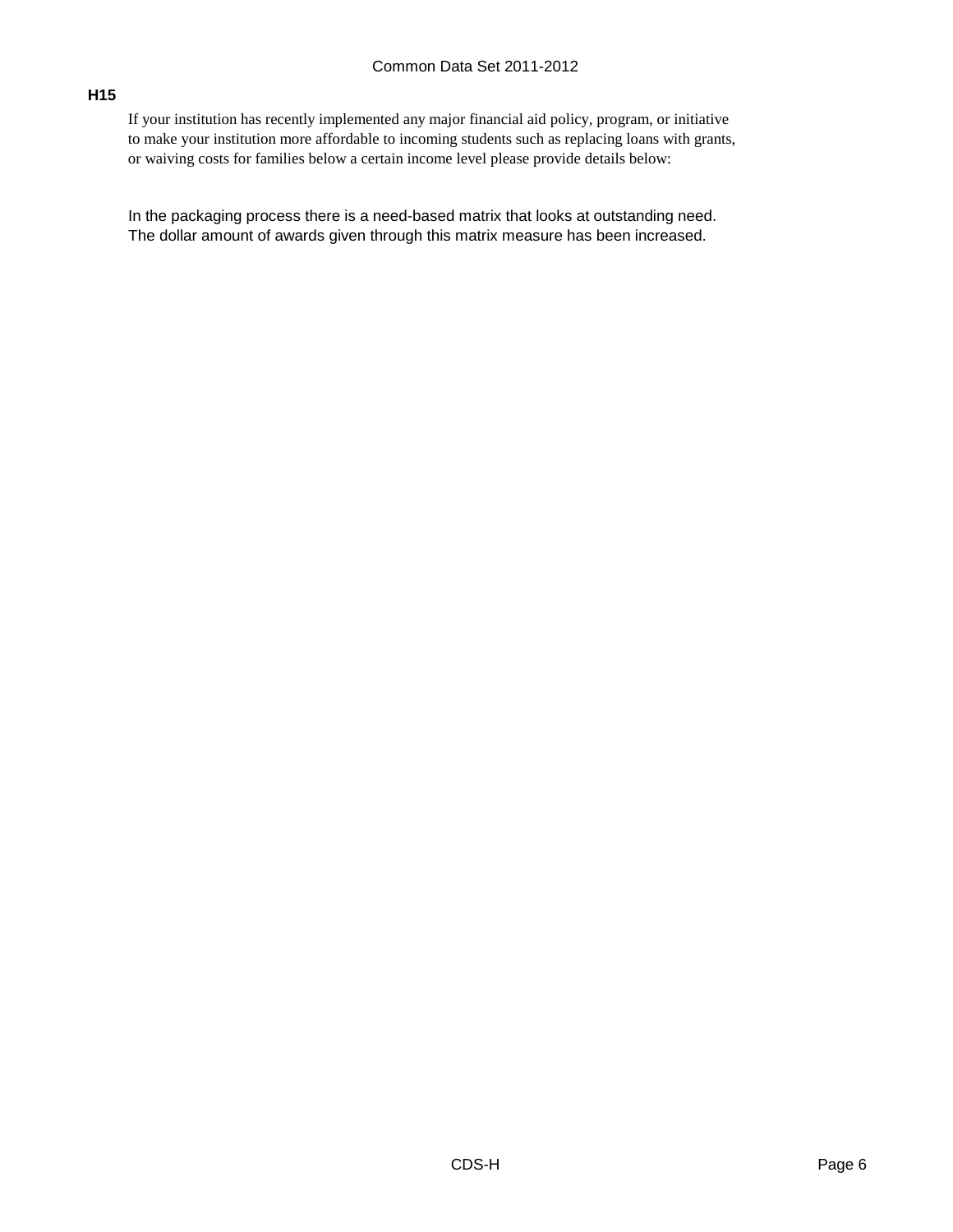## **I. INSTRUCTIONAL FACULTY AND CLASS SIZE**

### **Please report the number of instructional faculty members in each category for Fall 2011. Include faculty who are on your institution's payroll on the census date your institution uses for**

#### **I1 IPEDS/AAUP.**

The following definition of full-time instructional faculty is used by the American Association of University Professors (AAUP) in its annual Faculty Compensation Survey (the part time definitions are not used by AAUP). Instructional Faculty is defined as those members of the instructional-research staff whose major regular assignment is instruction, including those with released time for research. Use the chart below to determine inclusions and exclusions:

|                                                                                                                                                                                                                                          | Full-time | Part-time                                                                       |
|------------------------------------------------------------------------------------------------------------------------------------------------------------------------------------------------------------------------------------------|-----------|---------------------------------------------------------------------------------|
| (a) instructional faculty in preclinical and clinical medicine, faculty who are not paid (e.g.,<br>those who donate their services or are in the military), or research-only faculty, post-<br>doctoral fellows, or pre-doctoral fellows | Exclude   | Include only if<br>they teach one<br>or more non-<br>clinical credit<br>courses |
| (b) administrative officers with titles such as dean of students, librarian, registrar, coach,<br>and the like, even though they may devote part of their time to classroom instruction and<br>may have faculty status                   | Exclude   | Include if they<br>teach one or<br>more non-<br>clinical credit<br>courses      |
| (c) other administrators/staff who teach one or more non-clinical credit courses even<br>though they do not have faculty status                                                                                                          | Exclude   | Include                                                                         |
| (d) undergraduate or graduate students who assist in the instruction of courses, but<br>have titles such as teaching assistant, teaching fellow, and the like                                                                            | Exclude   | Exclude                                                                         |
| (e) faculty on sabbatical or leave with pay                                                                                                                                                                                              | Include   | Exclude                                                                         |
| (f) faculty on leave without pay                                                                                                                                                                                                         | Exclude   | Exclude                                                                         |
| (g) replacement faculty for faculty on sabbatical leave or leave with pay                                                                                                                                                                | Exclude   | Include                                                                         |

*Full-time instructional faculty:* faculty employed on a full-time basis for instruction (including those with released time for research)

*Part-time instructional faculty:* Adjuncts and other instructors being paid solely for part-time classroom instruction. Also includes full-time faculty teaching less than two semesters, three quarters, two trimesters, or two four-month sessions. Employees who are not considered full-time instructional faculty but who teach one or more non-clinical credit courses may be counted as part-time faculty.

*Minority faculty: includes faculty who designate themselves as Black, non-Hispanic; American Indian or Alaska Native; Asian, Native Hawaiian or other Pacific Islander, or Hispanic.* 

*Doctorate: includes such degrees as Doctor of Philosophy, Doctor of Education, Doctor of Juridical Science, and Doctor of Public Health in any field such as arts, sciences, education, engineering, business, and public administration. Also includes terminal degrees formerly designated as "first professional," including dentistry (DDS or DMD), medicine (MD), optometry (OD), osteopathic medicine (DO), pharmacy (DPharm or BPharm), podiatric medicine (DPM), veterinary medicine (DVM), chiropractic (DC or DCM), or law (JD).*

*Terminal degree:* the highest degree in a field: example, M. Arch (architecture) and MFA (master of fine arts).

| $\mathsf{I}$ |    |                                                                    | Full-Time | Part-Time | Total |
|--------------|----|--------------------------------------------------------------------|-----------|-----------|-------|
| 11           | a  | Total number of instructional faculty                              | 109       | 196       | 305   |
| 11           |    | Total number who are members of minority groups                    | 49        | 90        | 139   |
| 11           |    | Total number who are women                                         | 50        | 91        | 141   |
| 11           |    | Total number who are men                                           | 59        | 105       | 164   |
| $\mathsf{I}$ | е  | Total number who are nonresident aliens (international)            |           |           |       |
|              |    | Total number with doctorate, or other terminal degree              |           |           |       |
| $\mathsf{I}$ |    |                                                                    | 79        | 33        | 112I  |
|              | g) | Total number whose highest degree is a master's but not a terminal |           |           |       |
| $\mathsf{I}$ |    | master's                                                           | 30        | 135       | 165   |
| $\mathsf{I}$ |    | Total number whose highest degree is a bachelor's                  |           | 24        | 24    |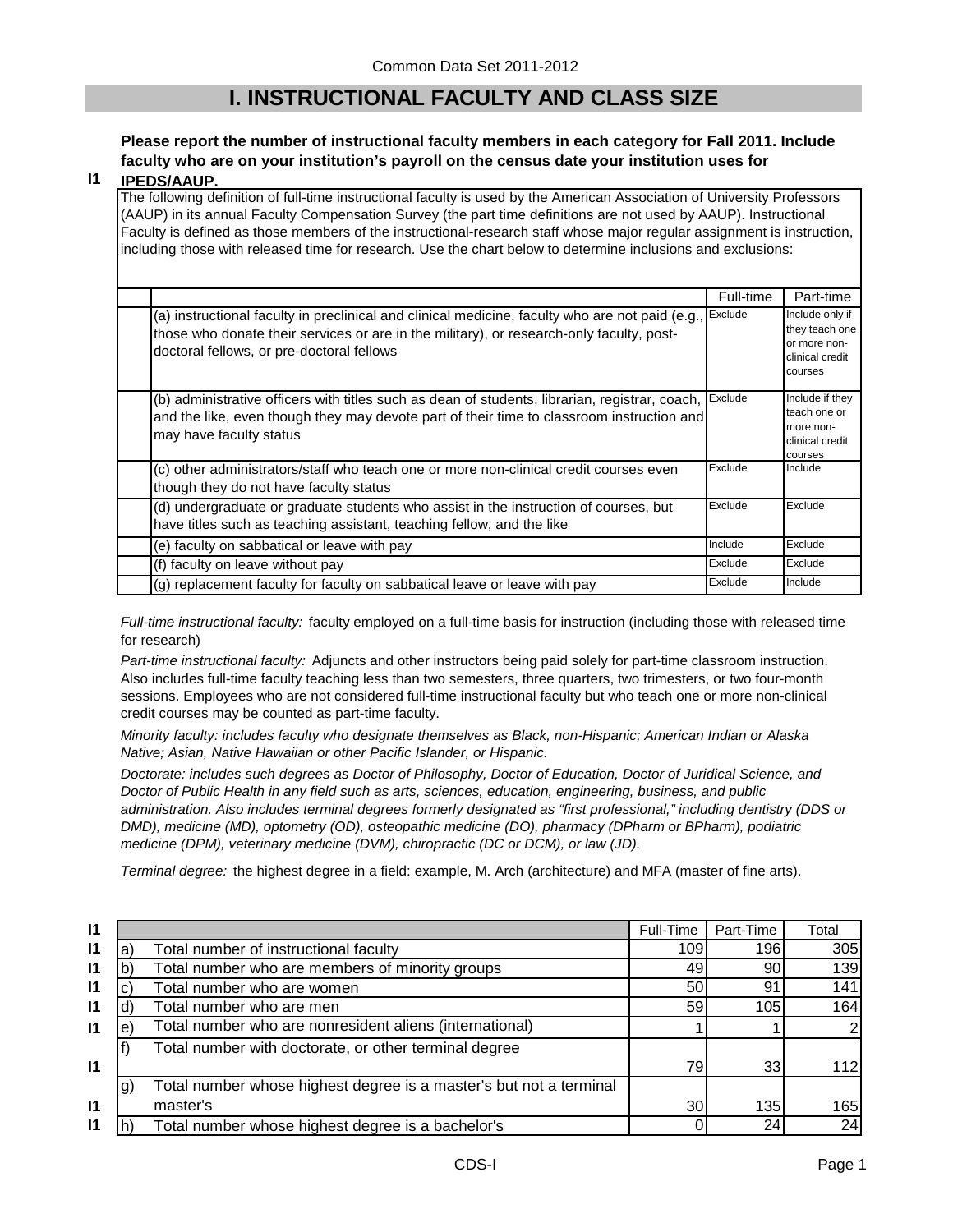|              | Total number whose highest degree is unknown or other (Note:   |    |  |
|--------------|----------------------------------------------------------------|----|--|
| $\mathsf{I}$ | Items f, g, h, and i must sum up to item a.)                   |    |  |
|              | Total number in stand-alone graduate/ professional programs in |    |  |
| $\mathsf{I}$ | which faculty teach virtually only graduate-level students     | 25 |  |

### **I2 Student to Faculty Ratio**

Report the Fall 2011 ratio of full-time equivalent students (full-time plus 1/3 part time) to full-time equivalent instructional faculty (full time plus 1/3 part time). In the ratio calculations, exclude both faculty and students in stand-alone graduate or professional programs such as medicine, law, veterinary, dentistry, social work, business, or public health in which faculty teach virtually only graduate-level students. Do not count undergraduate or graduate student teaching assistants as faculty.

| $\mathsf{I2}$ | <b>Fall 2011 Student to Faculty ratio</b> | '4Ito | (based on | 1849 students |
|---------------|-------------------------------------------|-------|-----------|---------------|
|               |                                           |       | and       | 135 faculty). |

#### **I3 Undergraduate Class Size**

In the table below, please use the following definitions to report information about the size of classes and class sections offered in the Fall 2011 term.

*Class Sections:* A class section is an organized course offered for credit, identified by discipline and number, meeting at a stated time or times in a classroom or similar setting, and not a subsection such as a laboratory or discussion session. Undergraduate class sections are defined as any sections in which at least one degree-seeking undergraduate student is enrolled for credit. Exclude distance learning classes and noncredit classes and individual instruction such as dissertation or thesis research, music instruction, or one-to-one readings. Exclude students in independent study, co-operative programs, internships, foreign language taped tutor sessions, practicums, and all students in one-on-one classes. Each class section should be counted only once and should not be duplicated because of course catalog cross-listings.

*Class Subsections:* A class subsection includes any subsection of a course, such as laboratory, recitation, and discussion subsections that are supplementary in nature and are scheduled to meet separately from the lecture portion of the course. Undergraduate subsections are defined as any subsections of courses in which degree-seeking undergraduate students enrolled for credit. As above, exclude noncredit classes and individual instruction such as dissertation or thesis research, music instruction, or one-to-one readings. Each class subsection should be counted only once and should not be duplicated because of cross-listings.

Using the above definitions, please report for each of the following class-size intervals the number of class sections and class subsections offered in Fall 2011. For example, a lecture class with 800 students who met at another time in 40 separate labs with 20 students should be counted once in the "100+" column in the class section column and 40 times under the "20-29" column of the class subsections table.

| 13             | <b>Number of Class Sections with Undergraduates Enrolled</b> |         |           |           |                                            |       |       |        |       |
|----------------|--------------------------------------------------------------|---------|-----------|-----------|--------------------------------------------|-------|-------|--------|-------|
| $\mathsf{I}3$  |                                                              |         |           |           | Undergraduate Class Size (provide numbers) |       |       |        |       |
| $\overline{3}$ | <b>CLASS</b>                                                 | $2 - 9$ | 10-19     | $20 - 29$ | $30 - 39$                                  | 40-49 | 50-99 | $100+$ | Total |
| $\overline{3}$ | <b>SECTIONS</b>                                              |         |           |           |                                            |       |       |        |       |
|                |                                                              |         |           |           |                                            |       |       |        |       |
| 13             | <b>CLASS SUB-</b>                                            | $2 - 9$ | $10 - 19$ | $20 - 29$ | 30-39                                      | 40-49 | 50-99 | $100+$ | Total |
| 13             | <b>SECTIONS</b>                                              |         |           |           |                                            |       |       |        |       |